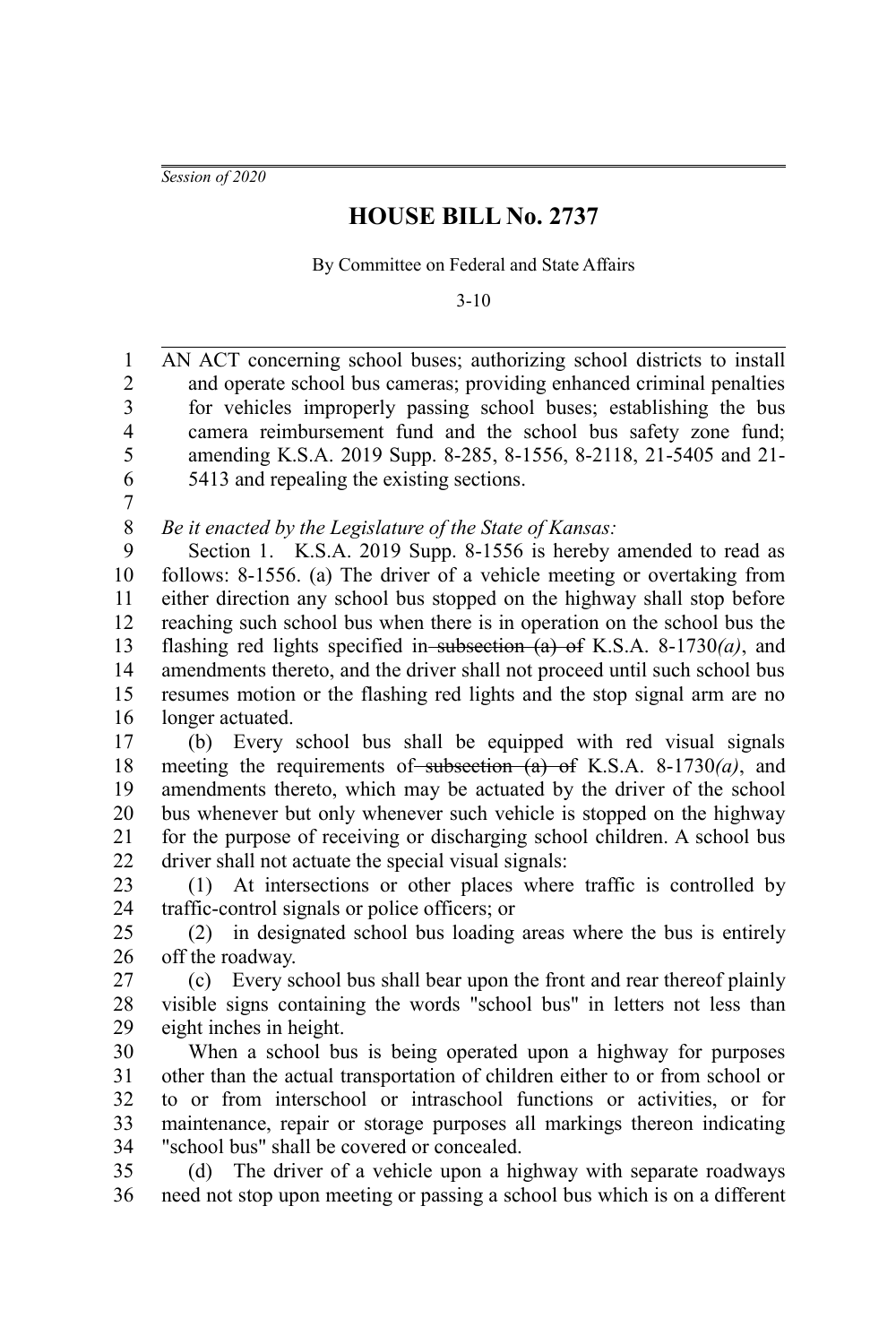roadway or when upon a controlled-access highway and the school bus is stopped in a loading zone which is a part of or adjacent to such highway and where pedestrians are not permitted to cross the roadway. 1 2 3

(e) The provisions of this section shall be subject to the provisions contained in K.S.A. 8-2009a, and amendments thereto. 4 5

*(f) (1) The board of education of any school district may install, operate and maintain stop signal arm video recording devices, or enter into an agreement with a private vendor for the installation, operation and maintenance of stop signal arm video recording devices, to capture recorded images of motor vehicles operating in violation of this section.* 6 7 8 9 10

*(2) Before installing, or entering into an agreement with a private vendor to install, stop signal arm video recording devices, the board of education of a school district shall adopt a resolution specifying the board's intent to capture recorded images of motor vehicles operating in violation of this section using stop signal arm video recording devices. The resolution shall specify whether the board of education or the private vendor will install, operate and maintain the stop signal arm video recording devices pursuant to this section. A resolution adopted pursuant to this subsection shall require a majority vote of the members of the board of education.* 11 12 13 14 15 16 17 18 19 20

*(3) Recorded images of violations of this section captured by stop signal arm video recording devices shall be forwarded by the school district or private vendor to a local law enforcement agency. The recorded images shall be used to convict violators of this section.* 21 22 23 24

25

*(g) (1) Improperly passing a school bus is:*

26

*(A) On a first conviction, a fine of not less than \$500; (B) on a second conviction, a fine of not less than \$1,000;*

27

*(C) on a third conviction, a class C nonperson misdemeanor. The person convicted shall be sentenced to not less than 48 consecutive hours nor more than six months' imprisonment and fined not less than \$2,500;* 28 29 30

*(D) on a fourth conviction, a class B nonperson misdemeanor. The person convicted shall be sentenced to not less than 30 days nor more than six months' imprisonment and fined not less than \$2,500, and, upon notice of conviction, the division of vehicles shall suspend such person's driving privileges for one year; and* 31 32 33 34 35

*(E) on a fifth or subsequent conviction, a class A nonperson misdemeanor. The person convicted shall be sentenced to one year's imprisonment and fined not less than \$10,000, and, upon notice of conviction, the division of vehicles shall permanently revoke such person's driving privileges.* 36 37 38 39 40

*(h) There is hereby created in the state treasury the bus camera reimbursement fund to be administered by the department of education. Expenditures from the bus camera reimbursement fund shall be used to* 41 42 43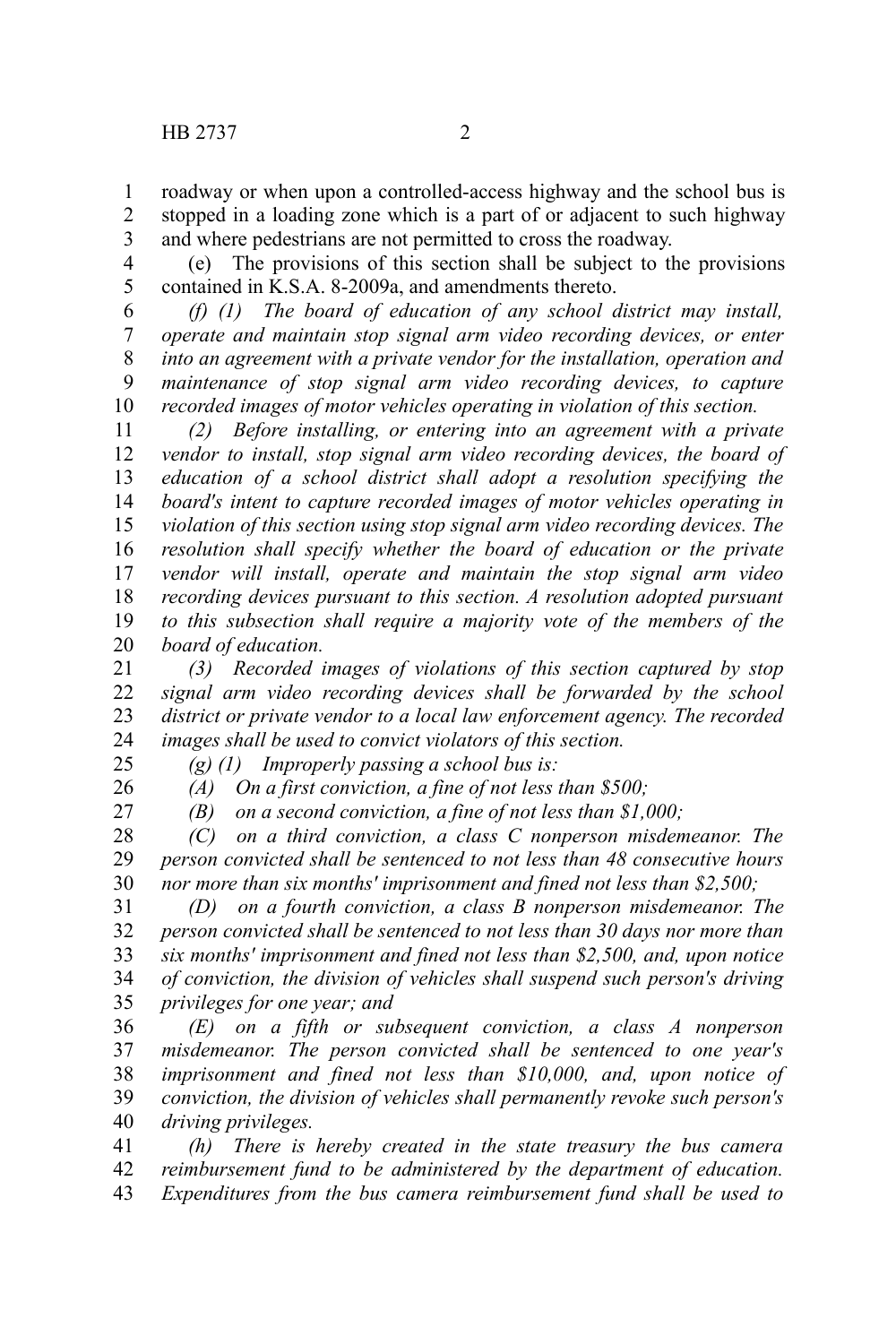*reimburse school districts that are using stop signal arm video recording devices to capture violations of this section upon an application for reimbursement to the department of education in a form and manner prescribed by the department. All expenditures from the bus camera reimbursement fund shall be made in accordance with appropriation acts and warrants of the director of accounts and reports issued pursuant to vouchers approved by the department of education or the department's designee.* 1 2 3 4 5 6 7 8

*(i) There is hereby created in the state treasury the school bus zone safety fund to be administered by the department of transportation. Expenditures from the school bus zone safety fund shall be used to fund projects in local communities to improve school zone safety, student transportation safety and student safety in school bus loading and unloading zones. All expenditures from the school bus zone safety fund shall be made in accordance with appropriation acts and upon warrants of the director of accounts and reports issued pursuant to vouchers approved by the department of transportation or the department's designee.* 9 10 11 12 13 14 15 16 17 18

*(j) All fines collected by the clerk of the court pursuant to this section shall be remitted to the the state treasurer in accordance with the provisions of K.S.A. 75-4215, and amendments thereto. Upon receipt of each such remittance, the state treasurer shall deposit the entire amount in the state treasury. Of each remittance, the state treasurer shall credit 40% to the school bus safety zone fund and 10% to the bus camera reimbursement fund.* 19 20 21 22 23 24 25

*(k) For purposes of this section:* 26

- *(1) "Conviction" means:* 27
	- *(A) Being convicted of a violation of this section;*

*(B) entering into a diversion or deferred judgment agreement in lieu of further criminal proceedings on a complaint alleging a violation of this section; or* 29 30 31

*(C) being convicted of a violation of a law of another state, an ordinance of any city or resolution of any county that prohibits the acts that this section prohibits or entering into a diversion or deferred judgment agreement in lieu of further criminal proceedings in a case alleging a violation of such law, ordinance or resolution.* 32 33 34 35 36

*(2) "Recorded images" means photographic, digital or video images recorded by a stop signal arm video recording device that provide:* 37 38

39

28

*(A) A clear view of a vehicle passing a school bus on either side; (B) the date and time the recording was made; and* 40

- *(C) an electronic symbol confirming the activation of amber lights, flashing red lights, stop signal arms fully extended and brakes.* 41 42
- *(3) "Stop signal arm video recording device" means a camera or* 43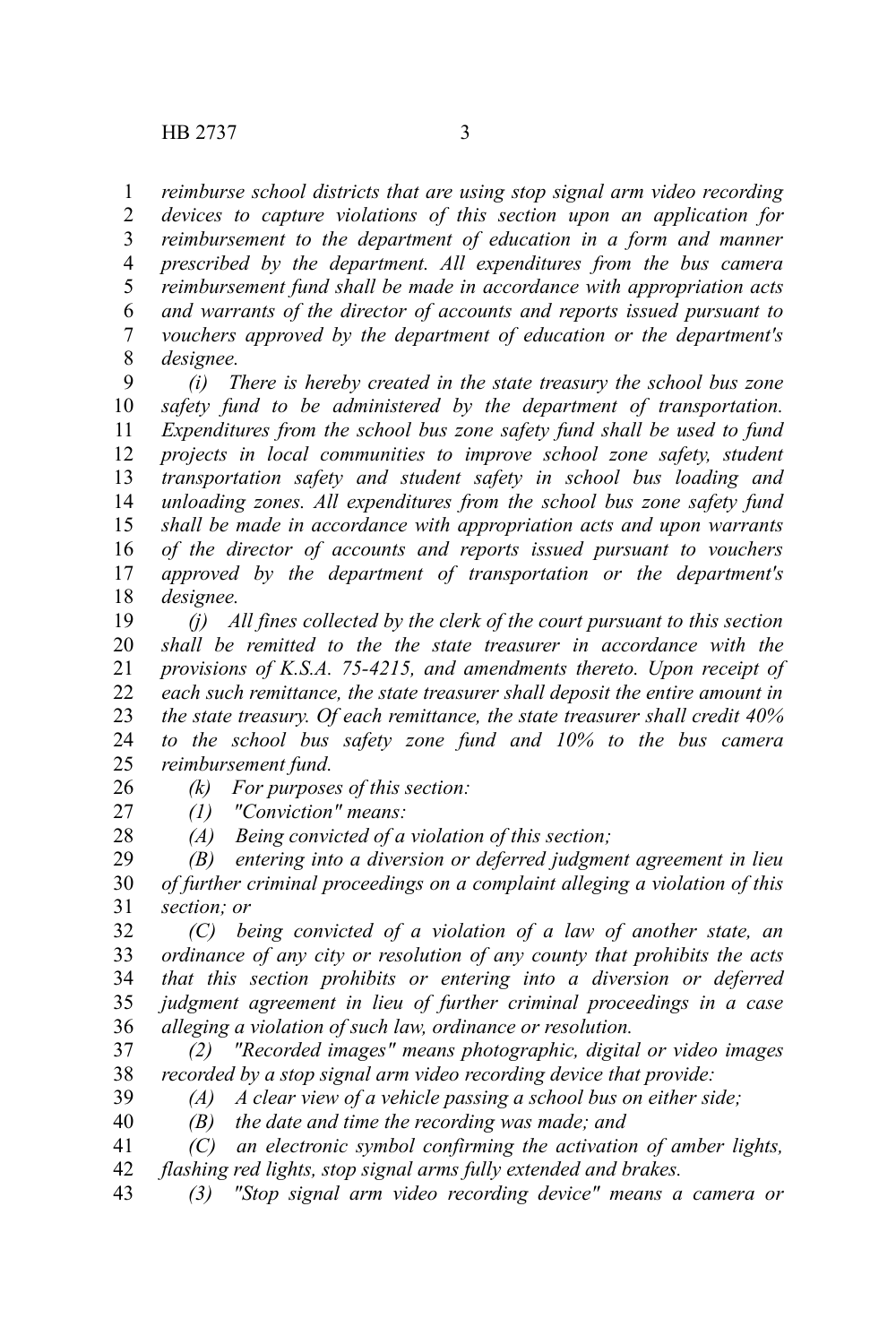*cameras installed on a school bus stop signal arm that is capable of producing recorded images.* 1 2

Sec. 2. K.S.A. 2019 Supp. 8-285 is hereby amended to read as follows: 8-285. Except as otherwise provided in this section, as used in this act, the words and phrases defined in K.S.A. 8-234a, and amendments thereto, shall have the meanings ascribed to them therein. The term "habitual violator" means any resident or nonresident person who, within the immediately preceding five years, has been convicted in this or any other state: 3 4 5 6 7 8 9

10

(a) Three or more times of:

(1) Vehicular homicide, as defined by K.S.A. 21-3405, prior to its repeal, or K.S.A. 2019 Supp. 21-5406, and amendments thereto, or as prohibited by any ordinance of any city in this state, any resolution of any county in this state or any law of another state which *that* is in substantial conformity with that statute; 11 12 13 14 15

(2) violating K.S.A. 8-1567, and amendments thereto, or violating an ordinance of any city in this state, any resolution of any county in this state or any law of another state, which ordinance, resolution or law declares to be unlawful the acts prohibited by that statute; 16 17 18 19

(3) driving while the privilege to operate a motor vehicle on the public highways of this state has been canceled, suspended or revoked, as prohibited by K.S.A. 8-262, and amendments thereto, or while such person's privilege to obtain a driver's license is suspended or revoked pursuant to K.S.A. 8-252a, and amendments thereto, or, as prohibited by any ordinance of any city in this state, any resolution of any county in this state or any law of another state-which *that* is in substantial conformity with those statutes; 20 21 22 23 24 25 26 27

(4) perjury resulting from a violation of K.S.A. 8-261a, and amendments thereto, or resulting from the violation of a law of another state which *that* is in substantial conformity with that statute; 28 29 30

(5) violating the provisions of the fifth clause of K.S.A. 8-142, and amendments thereto, relating to fraudulent applications, or violating the provisions of a law of another state which *that* is in substantial conformity with that statute: 31 32 33 34

(6) any crime punishable as a felony, if a motor vehicle was used in the perpetration of the crime; 35 36

(7) failing to stop at the scene of an accident and perform the duties required by K.S.A. 8-1602 through 8-1604, and amendments thereto, or required by any ordinance of any city in this state, any resolution of any county in this state or a law of another state which *that* is in substantial conformity with those statutes; or 37 38 39 40 41

(8) violating the provisions of K.S.A. 40-3104, and amendments thereto, relating to motor vehicle liability insurance coverage, or an 42 43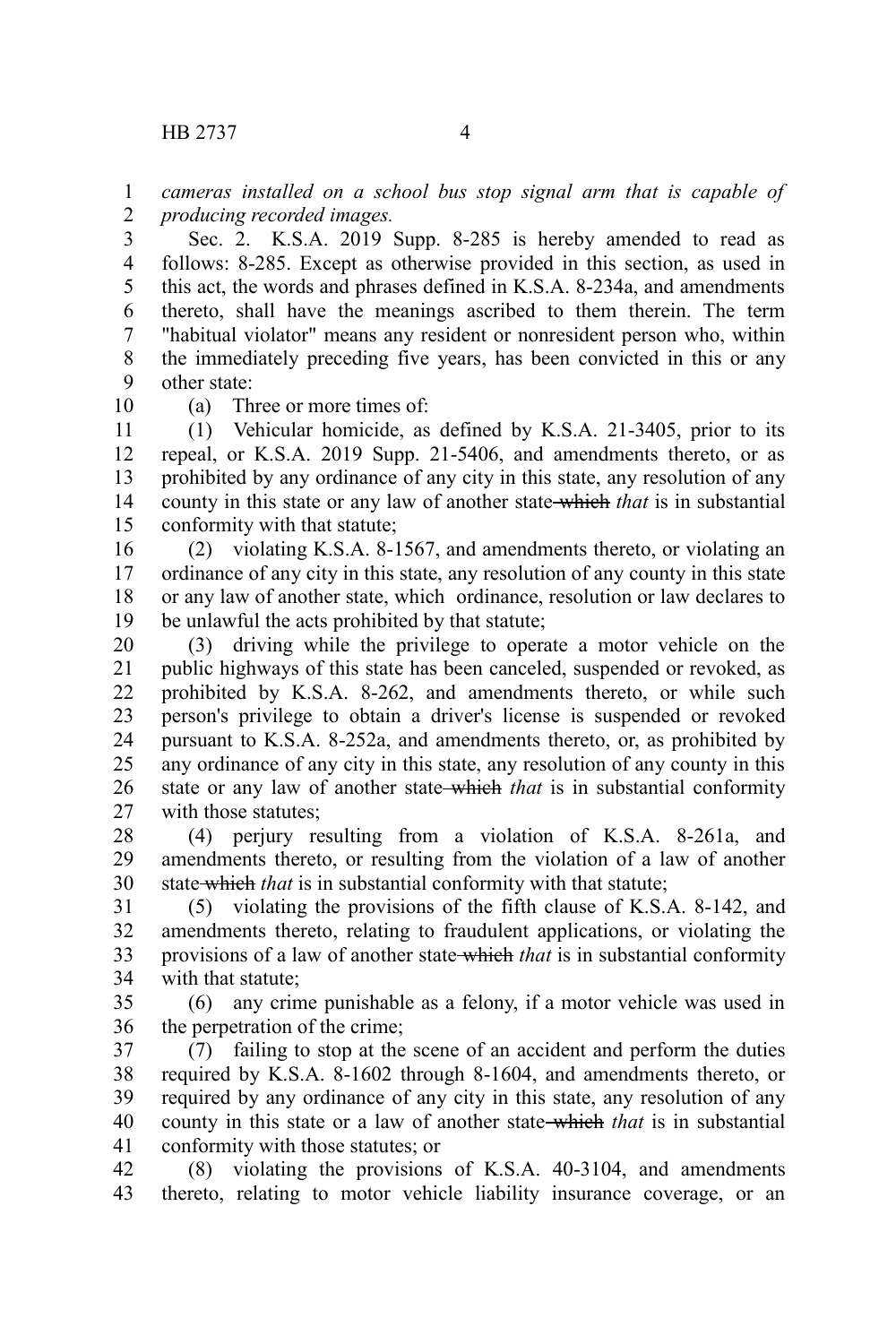ordinance of any city in this state or a resolution of any county in this state which is in substantial conformity with such statute*; or* 1 2

*(9) violating the provisions of K.S.A. 8-1556, and amendments thereto, relating to the improper passing of a school bus*. 3 4

(b) Three or more times, either singly or in combination, of any of the offenses enumerated in subsection (a). 5 6

For the purpose of subsection  $(a)(2)$ , in addition to the definition of "conviction" otherwise provided by law, conviction includes, but is not limited to, a diversion agreement entered into in lieu of further criminal proceedings, or a plea of nolo contendere, on a complaint, indictment, information, citation or notice to appear alleging a violation of K.S.A. 8- 1567, and amendments thereto, or an ordinance of a city in this state, a resolution of a county in this state or law of another state, which ordinance or law prohibits the acts prohibited by those statutes. 7 8 9 10 11 12 13 14

Sec. 3. K.S.A. 2019 Supp. 21-5405 is hereby amended to read as follows: 21-5405. (a) Involuntary manslaughter is the killing of a human being committed: 15 16 17

(1) Recklessly;

(2) in the commission of, or attempt to commit, or flight from any felony, other than an inherently dangerous felony as defined in K.S.A. 2019 Supp. 21-5402, and amendments thereto, that is enacted for the protection of human life or safety or a misdemeanor that is enacted for the protection of human life or safety, including acts described in K.S.A. 8- 1566 and 8-1568(a), and amendments thereto, but excluding the acts described in K.S.A. *8-1556 or* 8-1567, and amendments thereto; 19 20 21 22 23 24 25

(3) in the commission of, or attempt to commit, or flight from an act described in K.S.A. *8-1556 or* 8-1567, and amendments thereto; 26 27

28

18

(4) during the commission of a lawful act in an unlawful manner; or

(5) in the commission of, or attempt to commit, or flight from an act described in K.S.A. *8-1556 or* 8-1567, and amendments thereto, while: 29 30

(A) In violation of any restriction imposed on such person's driving privileges pursuant to article 10 of chapter 8 of the Kansas Statutes Annotated, and amendments thereto; 31 32 33

(B) such person's driving privileges are suspended or revoked pursuant to article 10 of chapter 8 of the Kansas Statutes Annotated, and amendments thereto; or 34 35 36

(C) such person has been deemed a habitual violator as defined in K.S.A. 8-285, and amendments thereto, including at least one violation of K.S.A. *8-1556 or* 8-1567, and amendments thereto, or violating an ordinance of any city in this state, any resolution of any county in this state or any law of another state, which ordinance, resolution or law declares to be unlawful the acts prohibited by that statute. 37 38 39 40 41 42

(b) Involuntary manslaughter as defined in: 43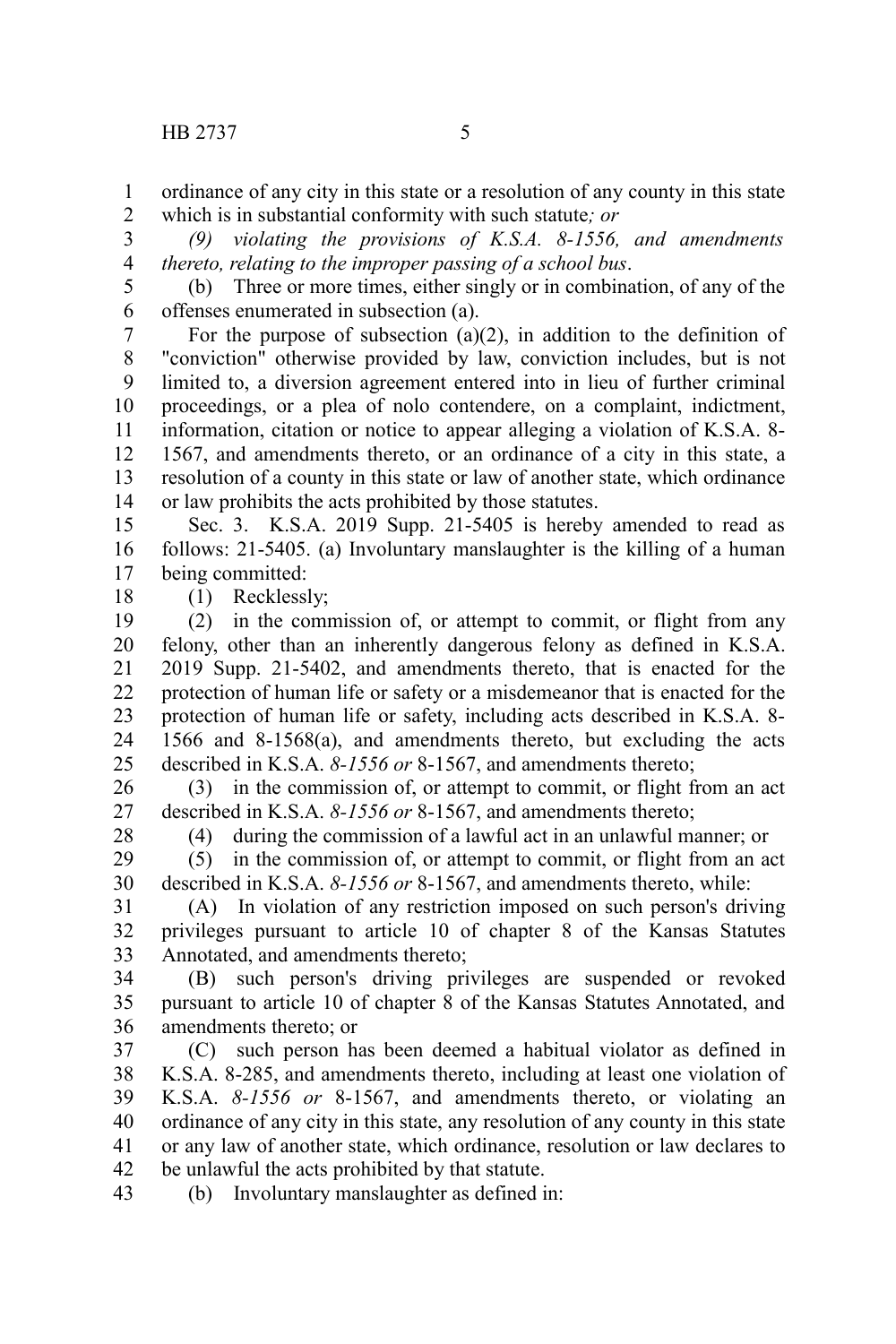(1) Subsection (a)(1), (a)(2) or (a)(4) is a:

(A) Severity level 5, person felony, except as provided in subsection  $(b)(1)(B)$ ; and 2 3

(B) severity level 3, person felony, if the victim is under the age of six years; 4 5

6

1

(2) subsection (a)(3) is a severity level 4, person felony; and

7

(3) subsection  $(a)(5)$  is a severity level 3, person felony.

Sec. 4. K.S.A. 2019 Supp. 21-5413 is hereby amended to read as follows: 21-5413. (a) Battery is: 8 9

(1) Knowingly or recklessly causing bodily harm to another person; or 10 11

(2) knowingly causing physical contact with another person when done in a rude, insulting or angry manner. 12 13

(b) Aggravated battery is: 14

(1) (A) Knowingly causing great bodily harm to another person or disfigurement of another person; 15 16

(B) knowingly causing bodily harm to another person with a deadly weapon, or in any manner whereby great bodily harm, disfigurement or death can be inflicted; or 17 18 19

(C) knowingly causing physical contact with another person when done in a rude, insulting or angry manner with a deadly weapon, or in any manner whereby great bodily harm, disfigurement or death can be inflicted; 20 21 22 23

(2) (A) recklessly causing great bodily harm to another person or disfigurement of another person; 24 25

(B) recklessly causing bodily harm to another person with a deadly weapon, or in any manner whereby great bodily harm, disfigurement or death can be inflicted; or 26 27 28

(3) (A) committing an act described in K.S.A. *8-1556 or* 8-1567, and amendments thereto, when great bodily harm to another person or disfigurement of another person results from such act; or 29 30 31

(B) committing an act described in K.S.A. *8-1556 or* 8-1567, and amendments thereto, when bodily harm to another person results from such act under circumstances whereby great bodily harm, disfigurement or death can result from such act; or 32 33 34 35

(4) committing an act described in K.S.A. *8-1556 or* 8-1567, and amendments thereto, when great bodily harm to another person or disfigurement of another person results from such act while: 36 37 38

(A) In violation of any restriction imposed on such person's driving privileges pursuant to article 10 of chapter 8 of the Kansas Statutes Annotated, and amendments thereto; 39 40 41

(B) such person's driving privileges are suspended or revoked pursuant to article 10 of chapter 8 of the Kansas Statutes Annotated, and 42 43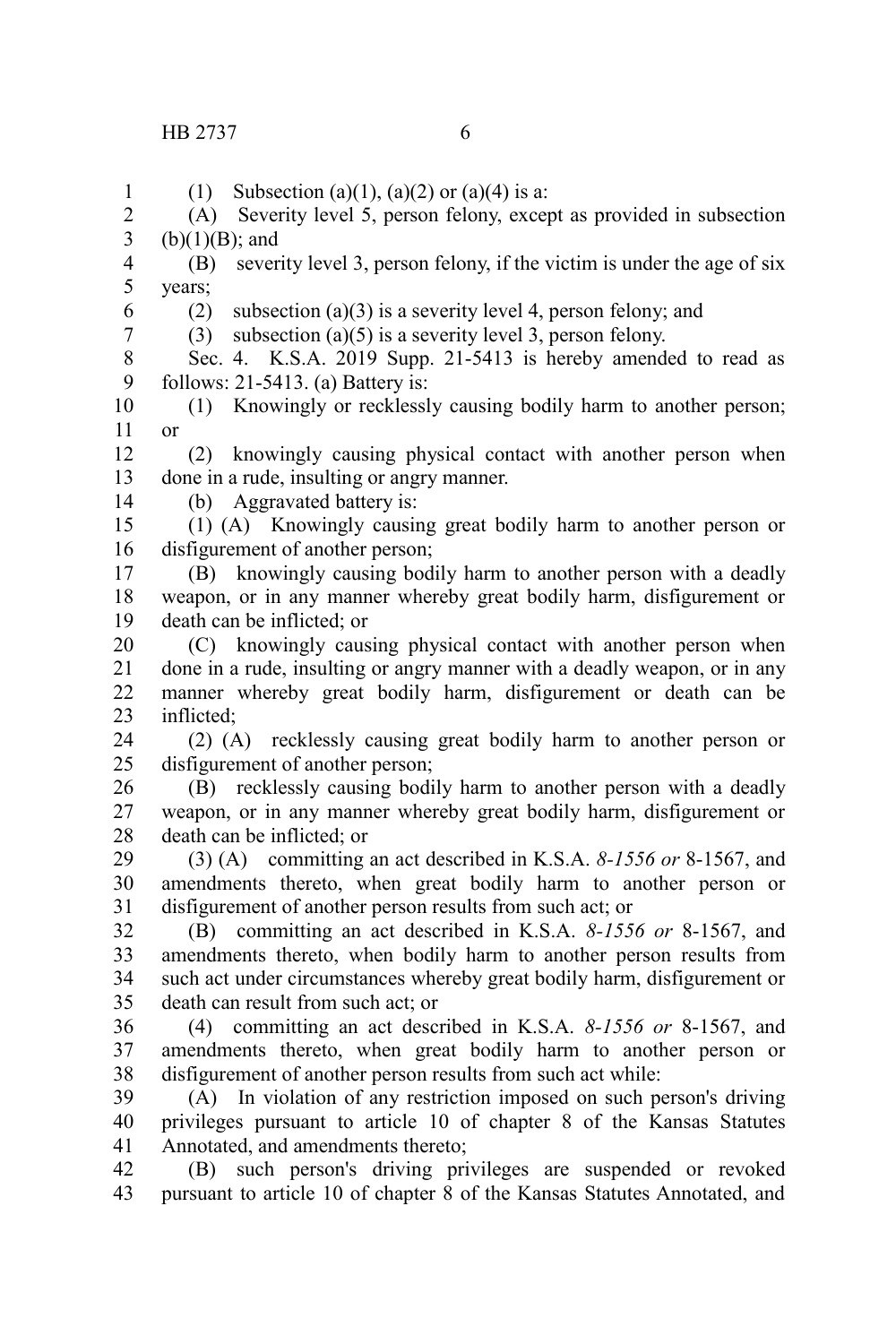amendments thereto; or 1

(C) such person has been deemed a habitual violator as defined in K.S.A. 8-285, and amendments thereto, including at least one violation of K.S.A. *8-1556 or* 8-1567, and amendments thereto, or violating an ordinance of any city in this state, any resolution of any county in this state or any law of another state, which ordinance, resolution or law declares to be unlawful the acts prohibited by that statute. 2 3 4 5 6 7

8 9 (c) Battery against a law enforcement officer is:

(1) Battery, as defined in subsection (a)(2), committed against a:

(A) Uniformed or properly identified university or campus police officer while such officer is engaged in the performance of such officer's duty; 10 11 12

(B) uniformed or properly identified state, county or city law enforcement officer, other than a state correctional officer or employee, a city or county correctional officer or employee or a juvenile detention facility officer, or employee, while such officer is engaged in the performance of such officer's duty; 13 14 15 16 17

(C) uniformed or properly identified federal law enforcement officer while such officer is engaged in the performance of such officer's duty; 18 19

(D) judge, while such judge is engaged in the performance of such judge's duty; 20 21

(E) attorney, while such attorney is engaged in the performance of such attorney's duty; or 22 23

(F) community corrections officer or court services officer, while such officer is engaged in the performance of such officer's duty; 24 25

26

(2) battery, as defined in subsection (a)(1), committed against a:

(A) Uniformed or properly identified university or campus police officer while such officer is engaged in the performance of such officer's duty; 27 28 29

(B) uniformed or properly identified state, county or city law enforcement officer, other than a state correctional officer or employee, a city or county correctional officer or employee or a juvenile detention facility officer, or employee, while such officer is engaged in the performance of such officer's duty; 30 31 32 33 34

(C) uniformed or properly identified federal law enforcement officer while such officer is engaged in the performance of such officer's duty; 35 36

(D) judge, while such judge is engaged in the performance of such judge's duty; 37 38

(E) attorney, while such attorney is engaged in the performance of such attorney's duty; or 39 40

(F) community corrections officer or court services officer, while such officer is engaged in the performance of such officer's duty; or 41 42

(3) battery, as defined in subsection (a) committed against a: 43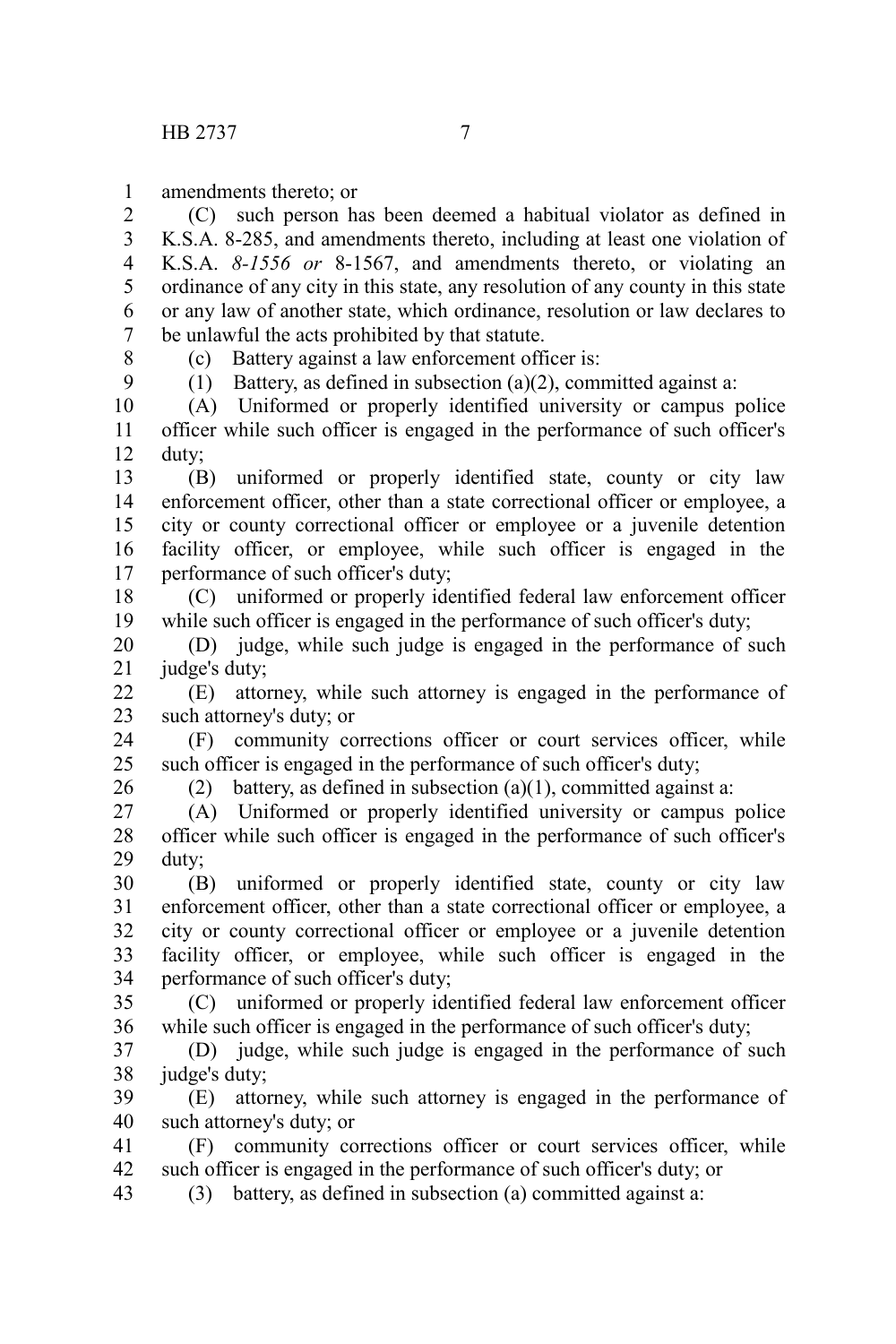(A) State correctional officer or employee by a person in custody of the secretary of corrections, while such officer or employee is engaged in the performance of such officer's or employee's duty; 1 2 3

4 5

(B) state correctional officer or employee by a person confined in such juvenile correctional facility, while such officer or employee is engaged in the performance of such officer's or employee's duty; 6

(C) juvenile detention facility officer or employee by a person confined in such juvenile detention facility, while such officer or employee is engaged in the performance of such officer's or employee's duty; or 7 8 9

(D) city or county correctional officer or employee by a person confined in a city holding facility or county jail facility, while such officer or employee is engaged in the performance of such officer's or employee's duty. 10 11 12 13

14

(d) Aggravated battery against a law enforcement officer is:

(1) An aggravated battery, as defined in subsection  $(b)(1)(A)$ committed against a: 15 16

(A) Uniformed or properly identified state, county or city law enforcement officer while the officer is engaged in the performance of the officer's duty; 17 18 19

(B) uniformed or properly identified university or campus police officer while such officer is engaged in the performance of such officer's duty; 20 21 22

(C) uniformed or properly identified federal law enforcement officer while such officer is engaged in the performance of such officer's duty; 23 24

(D) judge, while such judge is engaged in the performance of such judge's duty; 25 26

(E) attorney, while such attorney is engaged in the performance of such attorney's duty; or 27 28

(F) community corrections officer or court services officer, while such officer is engaged in the performance of such officer's duty; 29 30

(2) an aggravated battery, as defined in subsection  $(b)(1)(B)$  or  $(b)(1)$ (C), committed against a: 31 32

(A) Uniformed or properly identified state, county or city law enforcement officer while the officer is engaged in the performance of the officer's duty; 33 34 35

(B) uniformed or properly identified university or campus police officer while such officer is engaged in the performance of such officer's duty; 36 37 38

(C) uniformed or properly identified federal law enforcement officer while such officer is engaged in the performance of such officer's duty; 39 40

(D) judge, while such judge is engaged in the performance of such judge's duty; 41 42

(E) attorney, while such attorney is engaged in the performance of 43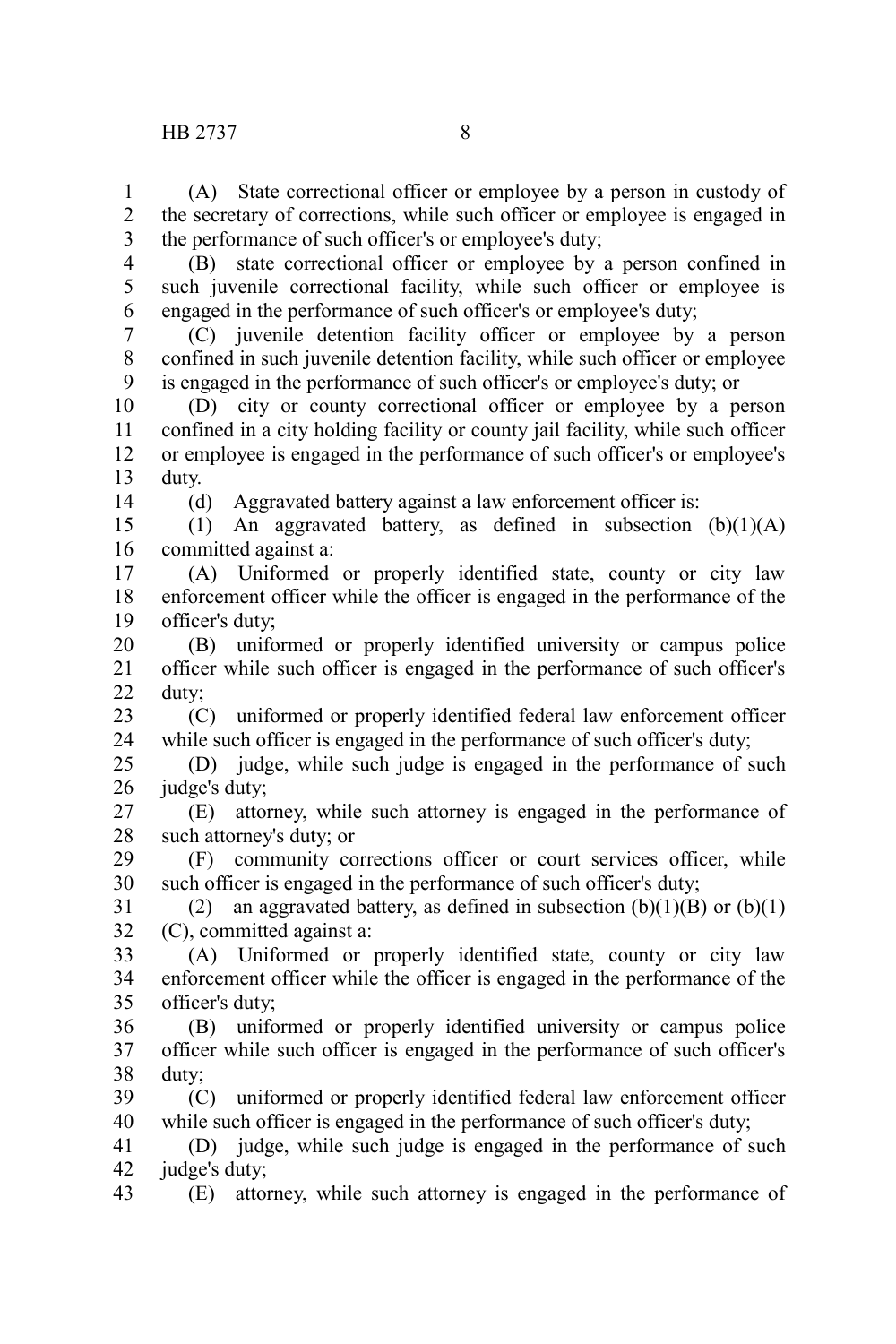such attorney's duty; or 1

(F) community corrections officer or court services officer, while such officer is engaged in the performance of such officer's duty; or 2 3

4

(3) knowingly causing, with a motor vehicle, bodily harm to a:

(A) Uniformed or properly identified state, county or city law enforcement officer while the officer is engaged in the performance of the officer's duty; 5 6 7

(B) uniformed or properly identified university or campus police officer while such officer is engaged in the performance of such officer's duty; or 8 9 10

(C) uniformed or properly identified federal law enforcement officer while such officer is engaged in the performance of such officer's duty. 11 12

(e) Battery against a school employee is a battery, as defined in subsection (a), committed against a school employee in or on any school property or grounds upon which is located a building or structure used by a unified school district or an accredited nonpublic school for student instruction or attendance or extracurricular activities of pupils enrolled in kindergarten or any of the grades one through 12 or at any regularly scheduled school sponsored activity or event, while such employee is engaged in the performance of such employee's duty. 13 14 15 16 17 18 19 20

(f) Battery against a mental health employee is a battery, as defined in subsection (a), committed against a mental health employee by a person in the custody of the secretary for aging and disability services, while such employee is engaged in the performance of such employee's duty. 21 22 23 24 25

(g) (1) Battery is a class B person misdemeanor.

26

(2) Aggravated battery as defined in:

(A) Subsection (b)(1)(A) or (b)(4) is a severity level 4, person felony; 27

(B) subsection  $(b)(1)(B)$  or  $(b)(1)(C)$  is a severity level 7, person felony; 28 29

(C) subsection  $(b)(2)(A)$  or  $(b)(3)(A)$  is a severity level 5, person felony; and 30 31

(D) subsection  $(b)(2)(B)$  or  $(b)(3)(B)$  is a severity level 8, person felony. 32 33

(3) Battery against a law enforcement officer as defined in: 34

35

(A) Subsection  $(c)(1)$  is a class A person misdemeanor;

 $(B)$  subsection  $(c)(2)$  is a severity level 7, person felony; and 36

(C) subsection  $(c)(3)$  is a severity level 5, person felony. 37

(4) Aggravated battery against a law enforcement officer as defined in: 38 39

(A) Subsection (d)(1) or (d)(3) is a severity level 3, person felony; and 40 41

(B) subsection  $(d)(2)$  is a severity level 4, person felony. 42

(5) Battery against a school employee is a class A person 43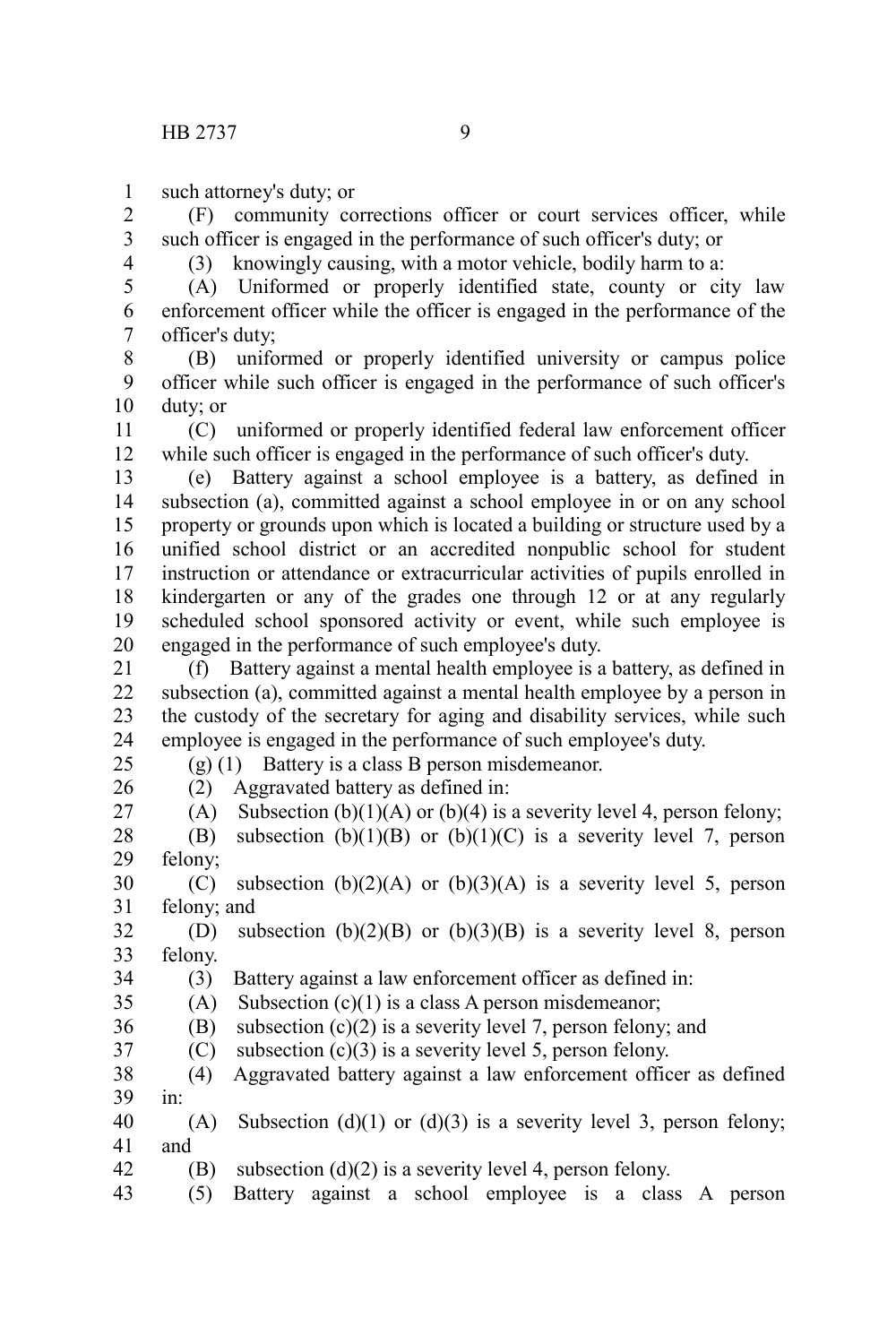misdemeanor. 1

(6) Battery against a mental health employee is a severity level 7, person felony. 2 3

4

(h) As used in this section:

(1) "Correctional institution" means any institution or facility under the supervision and control of the secretary of corrections; 5 6

(2) "state correctional officer or employee" means any officer or employee of the Kansas department of corrections or any independent contractor, or any employee of such contractor, whose duties include working at a correctional institution; 7 8 9 10

(3) "juvenile detention facility officer or employee" means any officer or employee of a juvenile detention facility as defined in K.S.A. 2019 Supp. 38-2302, and amendments thereto; 11 12 13

(4) "city or county correctional officer or employee" means any correctional officer or employee of the city or county or any independent contractor, or any employee of such contractor, whose duties include working at a city holding facility or county jail facility; 14 15 16 17

(5) "school employee" means any employee of a unified school district or an accredited nonpublic school for student instruction or attendance or extracurricular activities of pupils enrolled in kindergarten or any of the grades one through 12; 18 19 20 21

(6) "mental health employee" means: (A) An employee of the Kansas department for aging and disability services working at Larned state hospital, Osawatomie state hospital, Kansas neurological institute and Parsons state hospital and training center and the treatment staff as defined in K.S.A. 59-29a02, and amendments thereto; and (B) contractors and employees of contractors under contract to provide services to the Kansas department for aging and disability services working at any such institution or facility; 22 23 24 25 26 27 28 29

(7) "judge" means a duly elected or appointed justice of the supreme court, judge of the court of appeals, judge of any district court of Kansas, district magistrate judge or municipal court judge; 30 31 32

(8) "attorney" means a: (A) County attorney, assistant county attorney, special assistant county attorney, district attorney, assistant district attorney, special assistant district attorney, attorney general, assistant attorney general or special assistant attorney general; and (B) public defender, assistant public defender, contract counsel for the state board of indigents' defense services or an attorney who is appointed by the court to perform services for an indigent person as provided by article 45 of chapter 22 of the Kansas Statutes Annotated, and amendments thereto; 33 34 35 36 37 38 39 40

(9) "community corrections officer" means an employee of a community correctional services program responsible for supervision of adults or juveniles as assigned by the court to community corrections 41 42 43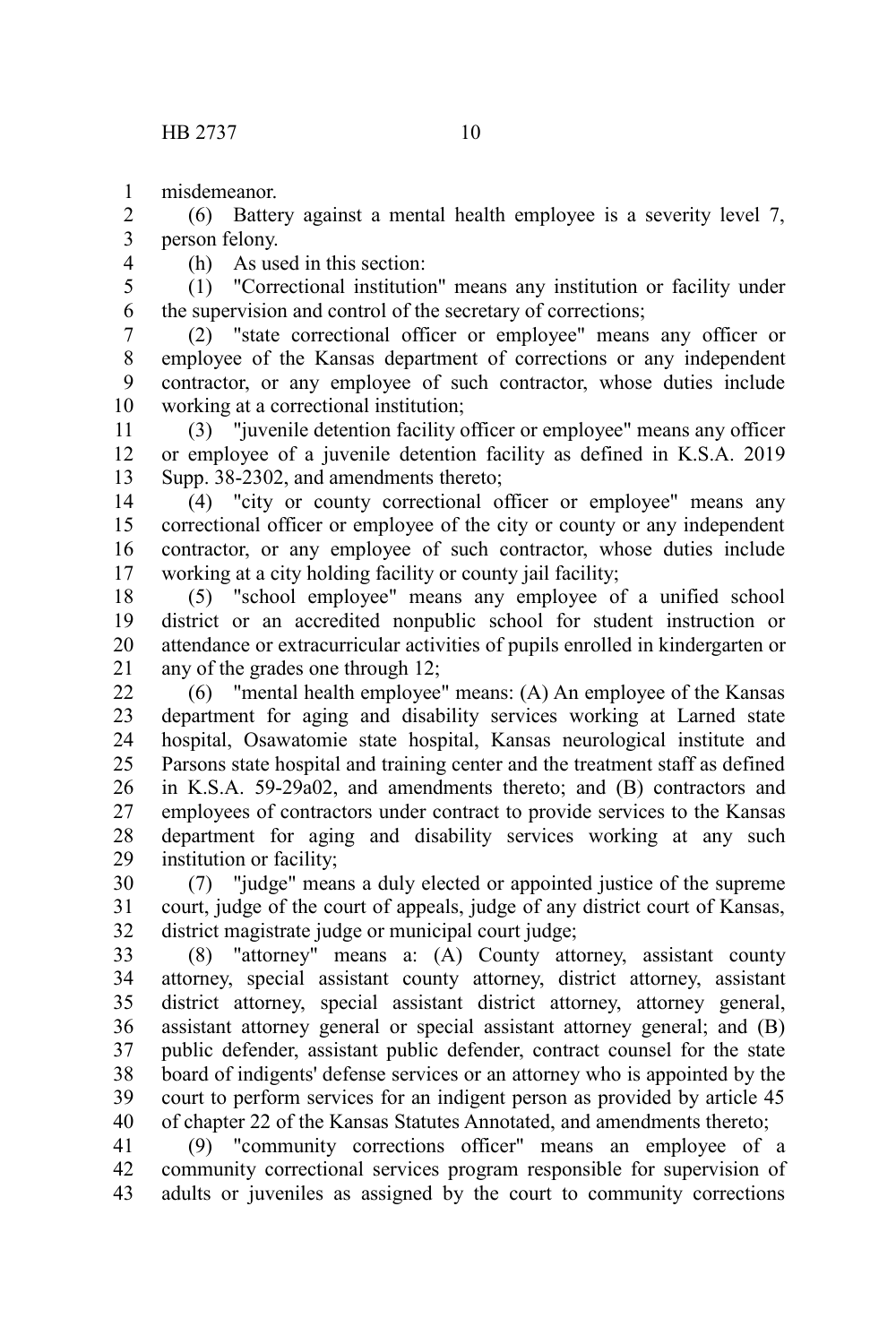supervision and any other employee of a community correctional services program that provides enhanced supervision of offenders such as house arrest and surveillance programs; 1 2 3

(10) "court services officer" means an employee of the Kansas judicial branch or local judicial district responsible for supervising, monitoring or writing reports relating to adults or juveniles as assigned by the court, or performing related duties as assigned by the court; and 4 5 6 7

(11) "federal law enforcement officer" means a law enforcement officer employed by the United States federal government who, as part of such officer's duties, is permitted to make arrests and to be armed. 8 9 10

Sec. 5. K.S.A. 2019 Supp. 8-2118 is hereby amended to read as follows: 8-2118. (a) A person charged with a traffic infraction shall, except as provided in subsection (b), appear at the place and time specified in the notice to appear. If the person enters an appearance, waives right to trial, pleads guilty or no contest, the fine shall be no greater than that specified in the uniform fine schedule in subsection (c) and court costs shall be taxed as provided by law. 11 12 13 14 15 16 17

(b) Prior to the time specified in the notice to appear, a person charged with a traffic infraction may enter a written appearance, waive right to trial, plead guilty or no contest and pay the fine for the violation as specified in the uniform fine schedule in subsection (c) and court costs provided by law. Payment may be made in any manner accepted by the court. The traffic citation shall not have been complied with if the payment is not honored for any reason, or if the fine and court costs are not paid in full. When a person charged with a traffic infraction makes payment without executing a written waiver of right to trial and plea of guilty or no contest, the payment shall be deemed such an appearance, waiver of right to trial and plea of no contest. 18 19 20 21 22 23 24 25 26 27 28

(c) The following uniform fine schedule shall apply uniformly throughout the state but shall not limit the fine which may be imposed following a court appearance, except an appearance made for the purpose of pleading and payment as permitted by subsection (a). The description of offense contained in the following uniform fine schedule is for reference only and is not a legal definition. 29 30 31 32 33 34

| 35 | Description of Offense      | <i>Statute</i> | Fine                 |
|----|-----------------------------|----------------|----------------------|
| 36 | Unsafe speed for prevailing | 8-1557         | \$75                 |
| 37 | conditions                  |                |                      |
| 38 | Exceeding maximum speed     | 8-1558         | 1-10 mph over the    |
| 39 | limit; or speeding in zone  | to             | limit, \$45          |
| 40 | posted by the state depart- | 8-1560         |                      |
| 41 | ment of transportation; or  | 8-1560a        | 11-20 mph over the   |
| 42 | speeding in locally posted  | or             | limit, \$45 plus \$6 |
| 43 | zone                        | 8-1560b        | per mph over 10      |
|    |                             |                |                      |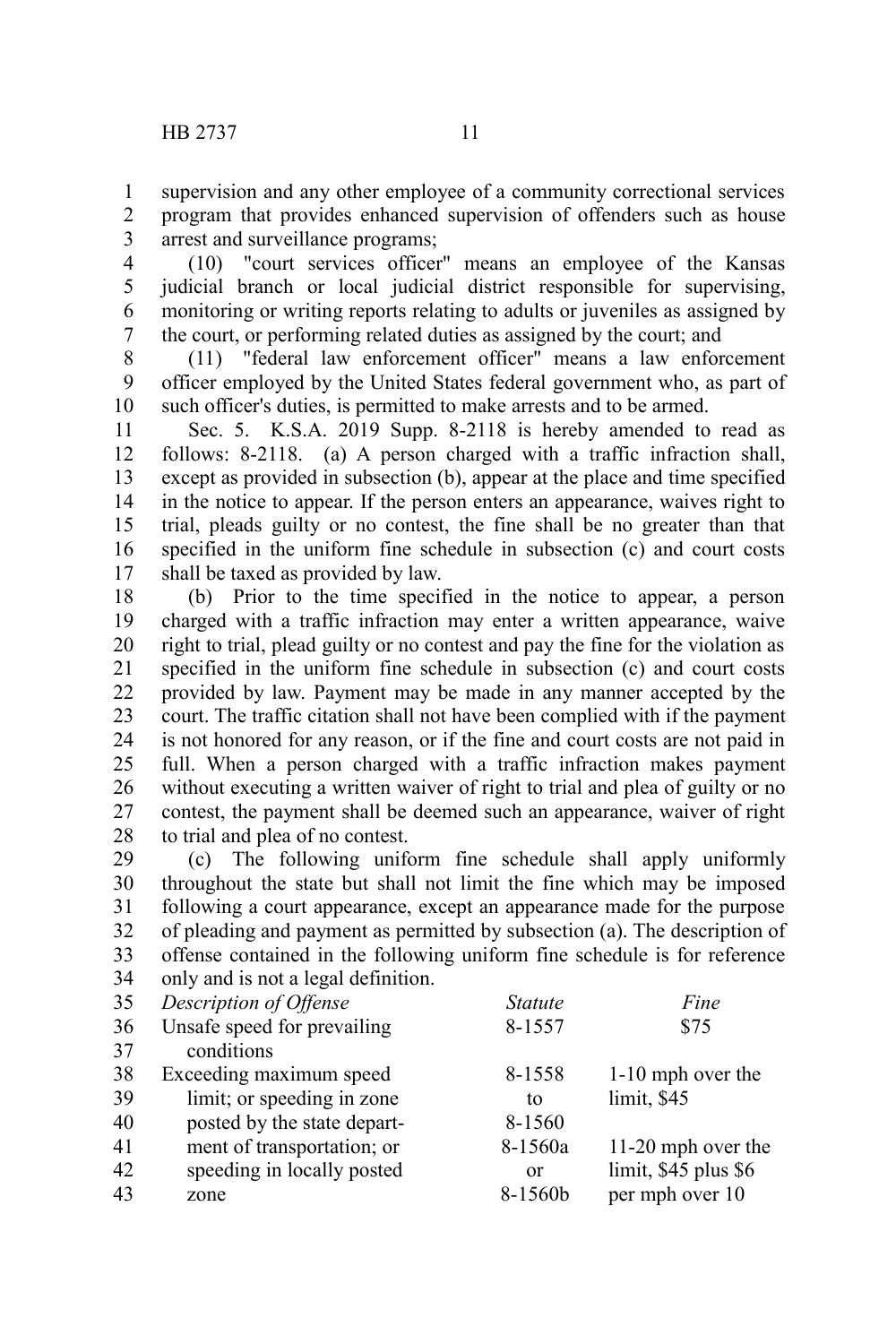| $\mathbf{1}$<br>$\overline{c}$<br>3<br>$\overline{4}$<br>5 |                                                       |         | mph over the limit;<br>21-30 mph over the<br>limit, \$105 plus \$9<br>per mph over 20<br>mph over the limit; |
|------------------------------------------------------------|-------------------------------------------------------|---------|--------------------------------------------------------------------------------------------------------------|
| 6                                                          |                                                       |         | 31 and more mph                                                                                              |
| $\overline{7}$<br>8                                        |                                                       |         | over the limit, \$195                                                                                        |
| 9                                                          |                                                       |         | plus \$15 per mph<br>over 30 mph over                                                                        |
| 10                                                         |                                                       |         | the limit;                                                                                                   |
| 11                                                         | Disobeying traffic control de-                        | 8-1507  | \$75                                                                                                         |
| 12                                                         | vice                                                  |         |                                                                                                              |
| 13                                                         | Violating traffic control signal                      | 8-1508  | \$75                                                                                                         |
| 14                                                         | Violating pedestrian control                          | 8-1509  | \$45                                                                                                         |
| 15                                                         | signal                                                |         |                                                                                                              |
| 16                                                         | Violating flashing traffic signals                    | 8-1510  | \$75                                                                                                         |
| 17                                                         | Violating lane-control signal                         | 8-1511  | \$75                                                                                                         |
| 18<br>19                                                   | Unauthorized sign, signal,<br>marking or device       | 8-1512  | \$45                                                                                                         |
| 20                                                         | Driving on left side of roadway                       | 8-1514  | \$75                                                                                                         |
| 21                                                         | Failure to keep right to pass                         | 8-1515  | \$75                                                                                                         |
| 22                                                         | oncoming vehicle                                      |         |                                                                                                              |
| 23                                                         | Improper passing; increasing                          | 8-1516  | \$75                                                                                                         |
| 24                                                         | speed when passed                                     |         |                                                                                                              |
| 25                                                         | Improper passing on right                             | 8-1517  | \$75                                                                                                         |
| 26                                                         | Passing on left with insuffi-                         | 8-1518  | \$75                                                                                                         |
| 27                                                         | cient clearance                                       |         |                                                                                                              |
| 28<br>29                                                   | Driving on left side where                            | 8-1519  | \$75                                                                                                         |
| 30                                                         | curve, grade, intersec-<br>tion railroad crossing, or |         |                                                                                                              |
| 31                                                         | obstructed view                                       |         |                                                                                                              |
| 32                                                         | Driving on left in no-passing                         | 8-1520  | \$75                                                                                                         |
| 33                                                         | zone                                                  |         |                                                                                                              |
| 34                                                         | Unlawful passing of stopped                           | 8-1520a | \$75                                                                                                         |
| 35                                                         | emergency vehicle                                     |         |                                                                                                              |
| 36                                                         | Driving wrong direction on                            | 8-1521  | \$75                                                                                                         |
| 37                                                         | one-way road                                          |         |                                                                                                              |
| 38                                                         | Improper driving on laned                             | 8-1522  | \$75                                                                                                         |
| 39                                                         | roadway                                               |         |                                                                                                              |
| 40                                                         | Following too close                                   | 8-1523  | \$75                                                                                                         |

Following too close 8-1523 \$75 Improper crossover on di- 8-1524 \$45

Failure to yield right-of-way 8-1526 \$75

vided highway

41 42 43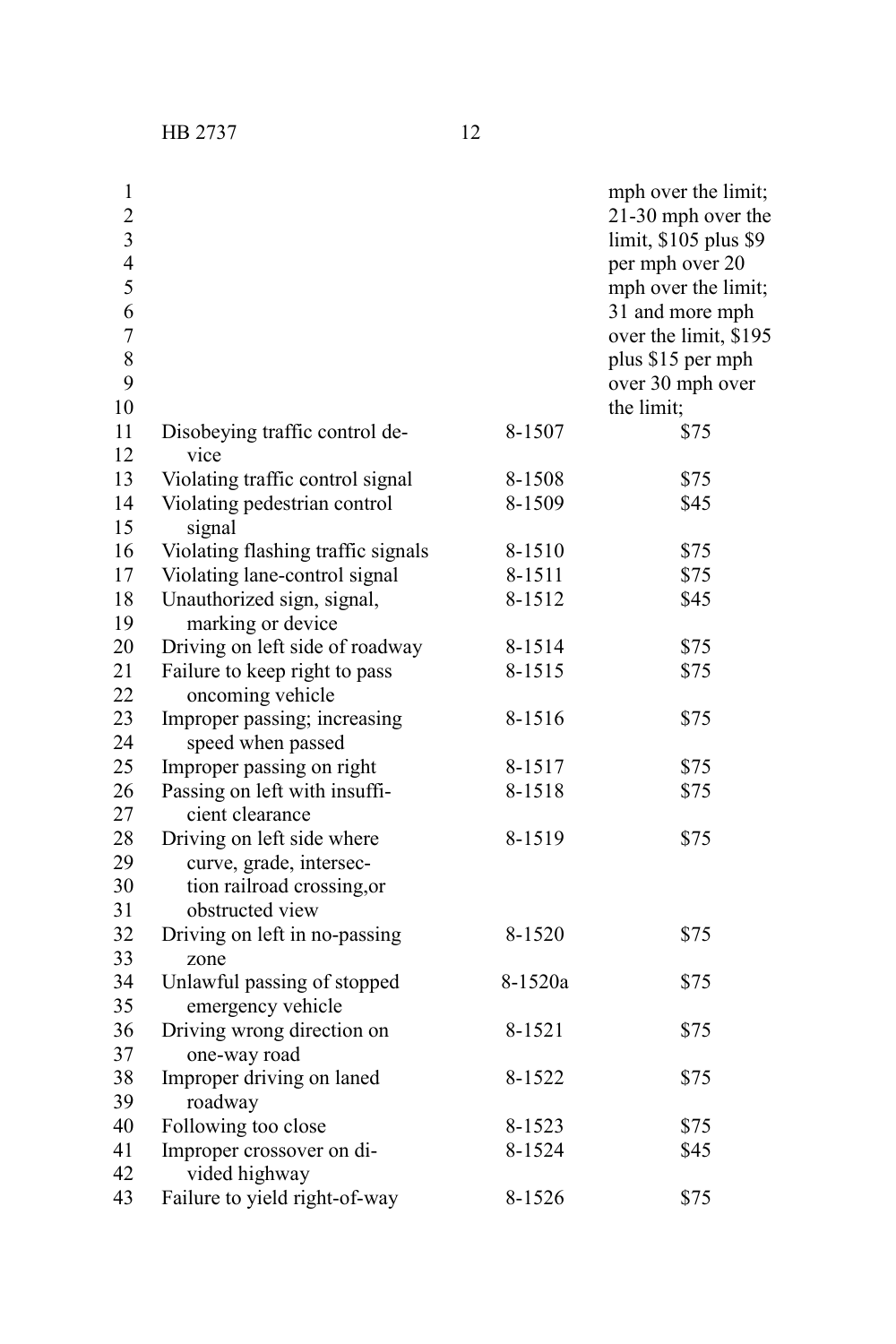| $\mathbf{1}$   | at uncontrolled intersection                      |         |       |
|----------------|---------------------------------------------------|---------|-------|
| $\overline{c}$ | Failure to yield to approach-                     | 8-1527  | \$75  |
| 3              | ing vehicle when turning                          |         |       |
| $\overline{4}$ | left                                              |         |       |
| 5              | Failure to yield at stop or                       | 8-1528  | \$75  |
| 6              | yield sign                                        |         |       |
| $\overline{7}$ | Failure to yield from private                     | 8-1529  | \$75  |
| 8              | road or driveway                                  |         |       |
| 9              | Failure to yield to emergency                     | 8-1530  | \$195 |
| 10             | vehicle                                           |         |       |
| 11             | Failure to yield to pedestrian                    | 8-1531  | \$105 |
| 12             | or vehicle working on                             |         |       |
| 13             | roadway                                           |         |       |
| 14             | Failure to comply with re-                        | 8-1531a | \$45  |
| 15             | strictions in road con-                           |         |       |
| 16             | struction zone                                    |         |       |
| 17             | Disobeying pedestrian traffic                     | 8-1532  | \$45  |
| 18             | control device                                    |         |       |
| 19             | Failure to yield to pedestrian                    | 8-1533  | \$75  |
| 20             | in crosswalk; pedestrian                          |         |       |
| 21<br>22       | suddenly entering road-                           |         |       |
| 23             | way; passing vehicle<br>stopped for pedestrian at |         |       |
| 24             | crosswalk                                         |         |       |
| 25             | Improper pedestrian crossing                      | 8-1534  | \$45  |
| 26             | Failure to exercise due care in                   | 8-1535  | \$45  |
| 27             | regard to pedestrian                              |         |       |
| 28             | Improper pedestrian move-                         | 8-1536  | \$45  |
| 29             | ment in crosswalk                                 |         |       |
| 30             | Improper use of roadway by                        | 8-1537  | \$45  |
| 31             | pedestrian                                        |         |       |
| 32             | Soliciting ride or business                       | 8-1538  | \$45  |
| 33             | on roadway                                        |         |       |
| 34             | Driving through safety zone                       | 8-1539  | \$45  |
| 35             | Failure to yield to pedestrian                    | 8-1540  | \$45  |
| 36             | on sidewalk                                       |         |       |
| 37             | Failure of pedestrian to yield                    | 8-1541  | \$45  |
| 38             | to emergency vehicle                              |         |       |
| 39             | Failure to yield to blind pe-                     | 8-1542  | \$45  |
| 40             | destrian                                          |         |       |
| 41             | Pedestrian disobeying bridge                      | 8-1544  | \$45  |
| 42             | or railroad signal                                |         |       |
| 43             | Improper turn or approach                         | 8-1545  | \$75  |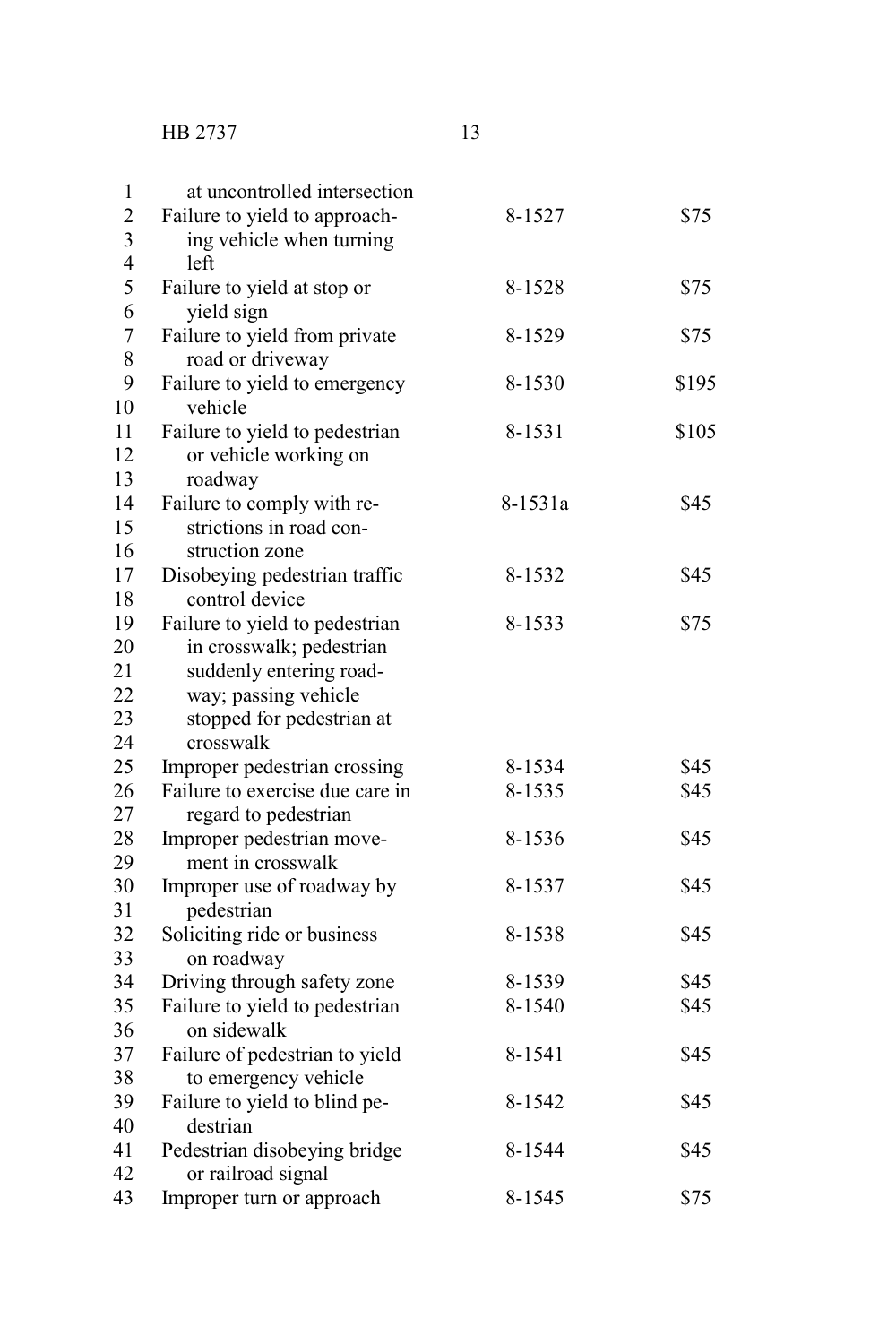HB 2737 14

| 1                       | Improper "U" turn             | 8-1546  | \$75  |
|-------------------------|-------------------------------|---------|-------|
| $\overline{c}$          | Unsafe starting of stopped    | 8-1547  | \$45  |
| $\overline{\mathbf{3}}$ | vehicle                       |         |       |
| $\overline{4}$          | Unsafe turning or stopping,   | 8-1548  | \$75  |
| 5                       | failure to give proper sig-   |         |       |
| 6                       | nal; using turn signal un-    |         |       |
| $\overline{7}$          | lawfully                      |         |       |
| 8                       | Improper method of giving     | 8-1549  | \$45  |
| 9                       | notice of intention to turn   |         |       |
| 10                      | Improper hand signal          | 8-1550  | \$45  |
| 11                      | Failure to stop or obey       | 8-1551  | \$195 |
| 12                      | road crossing signal          |         |       |
| 13                      | Failure to stop at railroad   | 8-1552  | \$135 |
| 14                      | crossing stop sign            |         |       |
| 15                      | Certain hazardous vehicles    | 8-1553  | \$195 |
| 16                      | failure to stop at railroad   |         |       |
| 17                      | crossing                      |         |       |
| 18                      | Improper moving of heavy      | 8-1554  | \$75  |
| 19                      | equipment at railroad         |         |       |
| 20                      | crossing                      |         |       |
| 21                      | Vehicle emerging from alley,  | 8-1555  | \$75  |
| 22                      | private roadway, building     |         |       |
| 23                      | or driveway                   |         |       |
| 24                      | Improper passing of school    | 8-1556  | \$315 |
| 25                      | bus; improper use of          |         |       |
| 26                      | school bus signals            |         |       |
| 27                      | Improper passing of church    | 8-1556a | \$195 |
| 28                      | or day-care bus; improper     |         |       |
| 29                      | use of signals                |         |       |
| 30                      | Impeding normal traffic       | 8-1561  | \$45  |
| 31                      | by slow speed                 |         |       |
| 32                      | Speeding on motor-driven      | 8-1562  | \$75  |
| 33                      | cycle                         |         |       |
| 34                      | Speeding in certain vehicles  | 8-1563  | \$45  |
| 35                      | or on posted bridge           |         |       |
| 36                      | Improper stopping, standing   | 8-1569  | \$45  |
| 37                      | or parking on roadway         |         |       |
| 38                      | Parking, standing or stopping | 8-1571  | \$45  |
| 39                      | in prohibited area            |         |       |
| 40                      | Improper parking              | 8-1572  | \$45  |
| 41                      | Unattended vehicle            | 8-1573  | \$45  |
| 42                      | Improper backing              | 8-1574  | \$45  |
| 43                      | Driving on sidewalk           | 8-1575  | \$45  |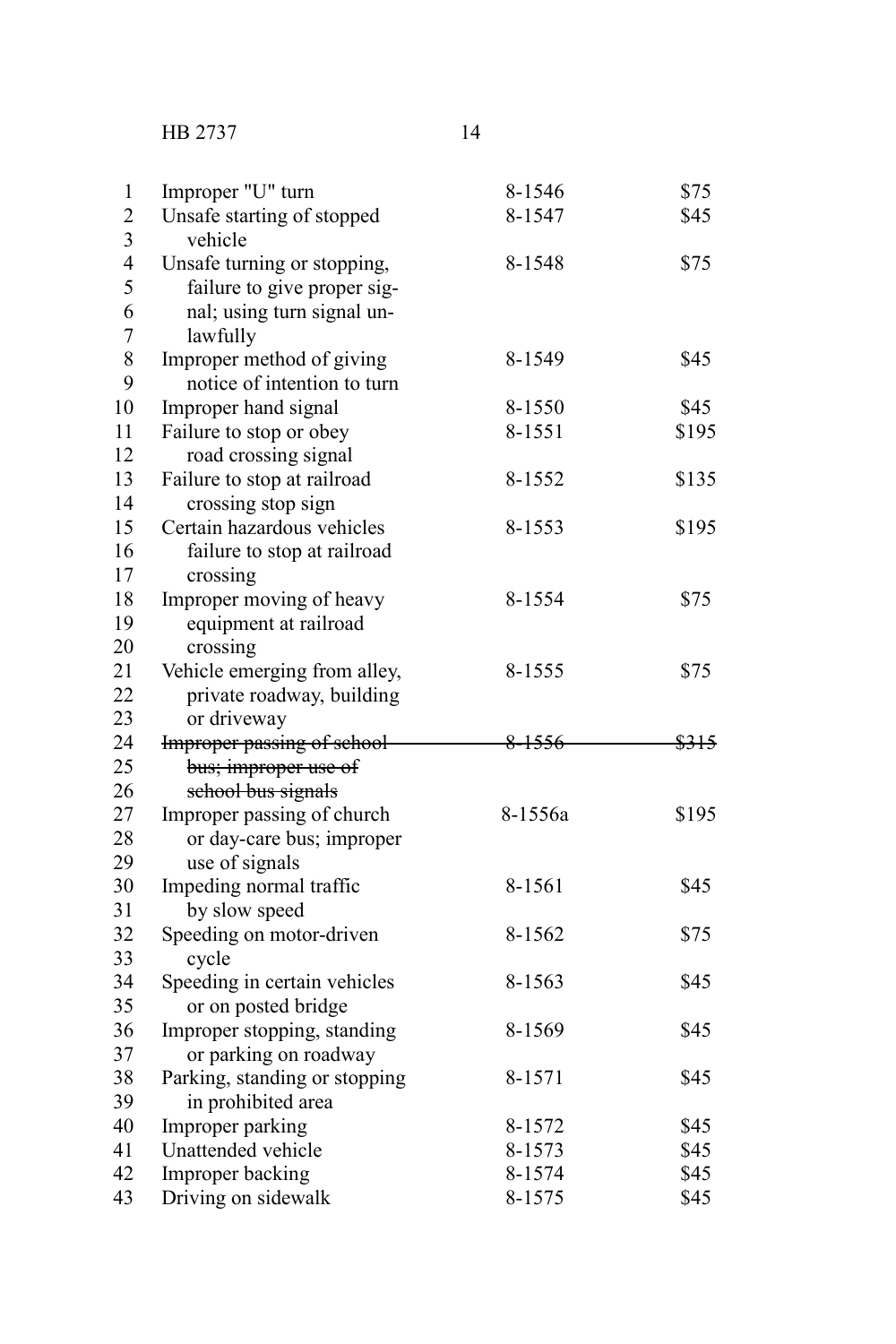HB 2737 15

| 1                       | Driving with view or driving            | 8-1576  | \$45  |
|-------------------------|-----------------------------------------|---------|-------|
| $\overline{c}$          | mechanism obstructed                    |         |       |
| $\overline{\mathbf{3}}$ | Unsafe opening of vehicle               | 8-1577  | \$45  |
| $\overline{4}$          | door                                    |         |       |
| 5                       | Riding in house trailer                 | 8-1578  | \$45  |
| 6                       | Unlawful riding on vehicle              | 8-1578a | \$75  |
| $\overline{7}$          | Improper driving in defiles,            | 8-1579  | \$45  |
| 8                       | canyons, or on grades                   |         |       |
| 9                       | Coasting                                | 8-1580  | \$45  |
| 10<br>11                | Following fire apparatus too<br>closely | 8-1581  | \$75  |
| 12                      | Driving over fire hose                  | 8-1582  | \$45  |
| 13                      | Putting glass, etc., on high-           | 8-1583  | \$105 |
| 14                      | way                                     |         |       |
| 15                      | Driving into intersection,              | 8-1584  | \$45  |
| 16                      | crosswalk, or crossing                  |         |       |
| 17                      | without sufficient space                |         |       |
| 18                      | on other side                           |         |       |
| 19                      | Improper operation of snow-             | 8-1585  | \$45  |
| 20                      | mobile on highway                       |         |       |
| 21                      | Parental responsibility of              | 8-1586  | \$45  |
| 22                      | child riding bicycle                    |         |       |
| 23                      | Not riding on bicycle seat;             | 8-1588  | \$45  |
| 24                      | too many persons on                     |         |       |
| 25                      | bicycle                                 |         |       |
| 26                      | Clinging to other vehicle               | 8-1589  | \$45  |
| 27                      | Improper riding of bicycle on           | 8-1590  | \$45  |
| 28                      | roadway                                 |         |       |
| 29                      | Carrying articles on bicycle;           | 8-1591  | \$45  |
| 30                      | one hand on handlebars                  |         |       |
| 31                      | Improper bicycle lamps,                 | 8-1592  | \$45  |
| 32                      | brakes or reflectors                    |         |       |
| 33                      | Improper operation of mo-               | 8-1594  | \$45  |
| 34                      | torcycle; seats; passen-                |         |       |
| 35                      | gers, bundles                           |         |       |
| 36                      | Improper operation of motor             | 8-1595  | \$75  |
| 37                      | cycle on laned roadway                  |         |       |
| 38                      | Motorcycle clinging to other            | 8-1596  | \$45  |
| 39                      | vehicle                                 |         |       |
| 40                      | Improper motorcycle handle-             | 8-1597  | \$75  |
| 41                      | bars or passenger                       |         |       |
| 42                      | equipment                               |         |       |
| 43                      | Motorcycle helmet and eye-              | 8-1598  | \$45  |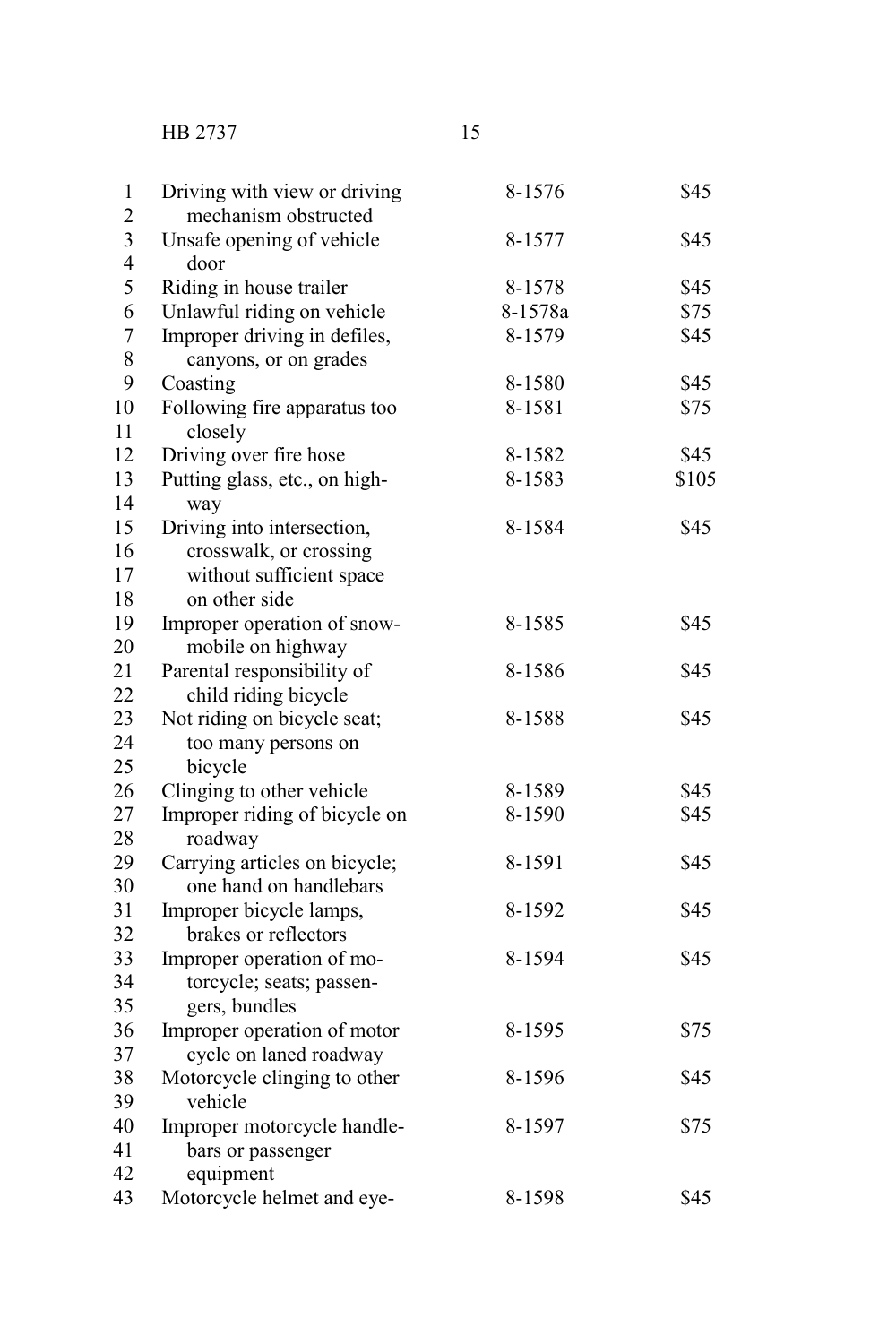123456789

 $\mathbf{1}$  $\overline{2}$  $\overline{3}$  $\overline{4}$  $\overline{5}$ 6  $\boldsymbol{7}$ 8 9

tain vehicles

vehicles

load

tors and lamps on certain

| protection requirements                                |          |       |
|--------------------------------------------------------|----------|-------|
| Unlawful operation of all-ter-                         | 8-15,100 | \$75  |
| rain vehicle                                           |          |       |
| Unlawful operation of<br>low-speed vehicle             | 8-15,101 | \$75  |
| Littering                                              | 8-15,102 | \$115 |
| Disobeying school crossing<br>guard                    | 8-15,103 | \$75  |
| Unlawful operation of micro<br>utility truck           | 8-15,106 | \$75  |
| Failure to remove vehicles in<br>accidents             | 8-15,107 | \$75  |
| Unlawful operation of golf<br>cart                     | 8-15,108 | \$75  |
| Unlawful operation of work-<br>site utility vehicle    | 8-15,109 | \$75  |
| Unlawful display of license<br>plate                   | 8-15,110 | \$60  |
| Unlawful text messaging                                | 8-15,111 | \$60  |
| Unlawful passing of a waste<br>collection vehicle      | 8-15,112 | \$45  |
| Equipment offenses that are<br>not misdemeanors        | 8-1701   | \$75  |
| Driving without lights when<br>needed                  | 8-1703   | \$45  |
| Defective headlamps                                    | 8-1705   | \$45  |
| Defective tail lamps                                   | 8-1706   | \$45  |
| Defective reflector                                    | 8-1707   | \$45  |
| Improper stop lamp or turn<br>signal                   | 8-1708   | \$45  |
| Improper lighting equipment<br>on certain vehicles     | 8-1710   | \$45  |
| Improper lamp color on cer-<br>tain vehicles           | 8-1711   | \$45  |
| Improper mounting of re-<br>flectors and lamps on cer- | 8-1712   | \$45  |

Improper visibility of reflec- 8-1713 \$45

No lamp or flag on projecting 8-1715 \$75

Improper lamps on parked 8-1716 \$45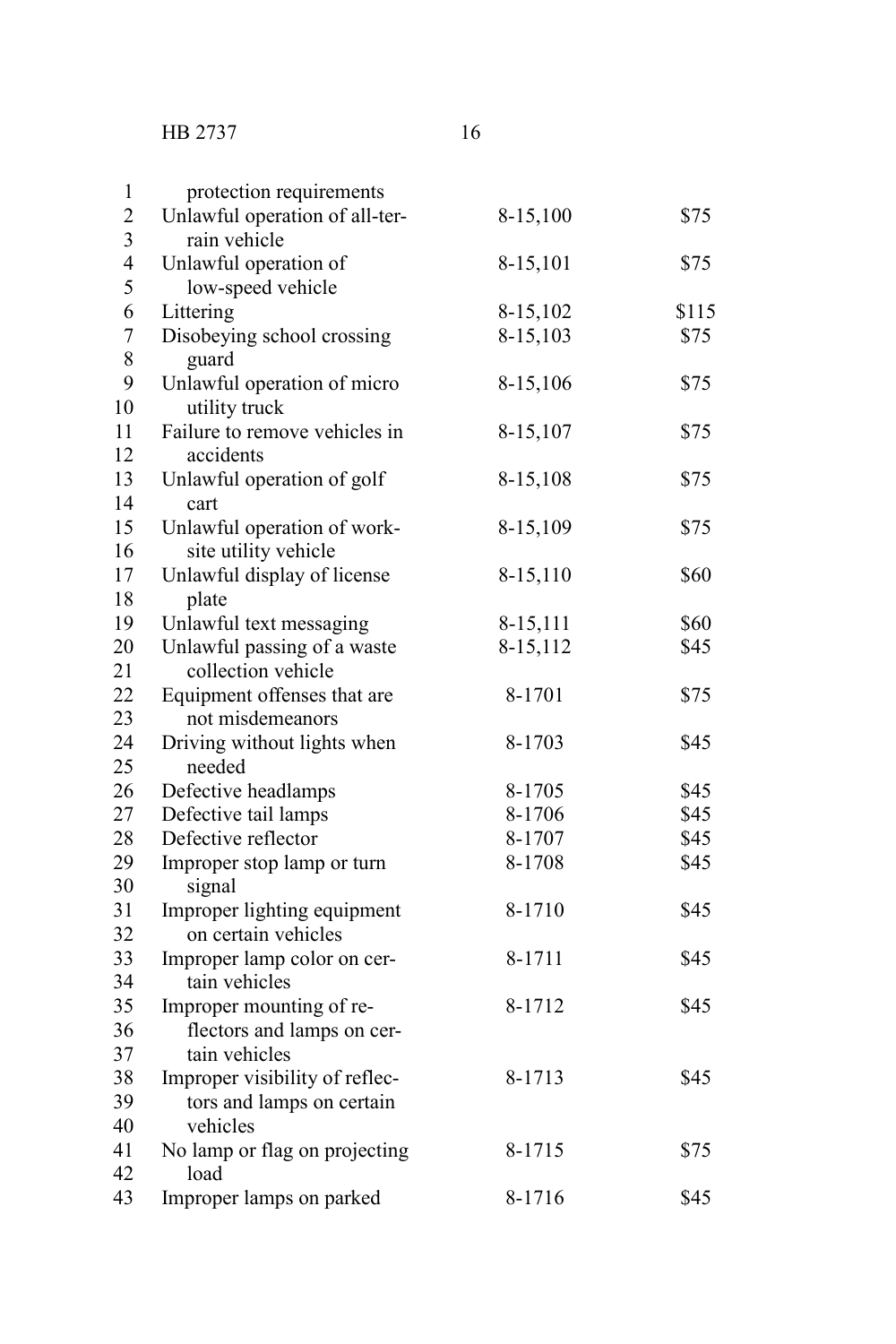vehicles

Defective or improper use of horn or warning device

| 1              | vehicle                       |         |      |
|----------------|-------------------------------|---------|------|
| $\overline{2}$ | Improper lights, lamps, re-   | 8-1717  | \$45 |
| 3              | flectors and emblems on       |         |      |
| $\overline{4}$ | farm tractors or slow-        |         |      |
| 5              | moving vehicles               |         |      |
| 6              | Improper lamps and equip-     | 8-1718  | \$45 |
| $\overline{7}$ | ment on implements of         |         |      |
| 8              | husbandry, road machin-       |         |      |
| 9              | ery or animal-drawn ve-       |         |      |
| 10             | hicles                        |         |      |
| 11             | Unlawful use of spot, fog, or | 8-1719  | \$45 |
| 12             | auxiliary lamp                |         |      |
| 13             | Improper lamps or lights on   | 8-1720  | \$45 |
| 14             | emergency vehicle             |         |      |
| 15             | Improper stop or turn signal  | 8-1721  | \$45 |
| 16             | Improper vehicular hazard     | 8-1722  | \$45 |
| 17             | warning lamp                  |         |      |
| 18             | Unauthorized additional       | 8-1723  | \$45 |
| 19             | lighting equipment            |         |      |
| 20             | Improper multiple-beam lights | 8-1724  | \$45 |
| 21             | Failure to dim headlights     | 8-1725  | \$75 |
| 22             | Improper single-beam head-    | 8-1726  | \$45 |
| 23             | lights                        |         |      |
| 24             | Improper speed with alter-    | 8-1727  | \$45 |
| 25             | nate lighting                 |         |      |
| 26             | Improper number of driving    | 8-1728  | \$45 |
| 27             | lamps                         |         |      |
| 28             | Unauthorized lights and sig-  | 8-1729  | \$45 |
| 29             | nals                          |         |      |
| 30             | Improper school bus lighting  | 8-1730  | \$45 |
| 31             | equipment and warning         |         |      |
| 32             | devices                       |         |      |
| 33             | Unauthorized lights and de-   | 8-1730a | \$45 |
| 34             | vices on church or day-       |         |      |
| 35             | care bus                      |         |      |
| 36             | Improper lights on highway    | 8-1731  | \$45 |
| 37             | construction or maintenance   |         |      |

Defective brakes 8-1734 \$45<br>Defective or improper use of 8-1738 \$45

Defective muffler  $8-1739$   $$45$ Defective mirror 8-1740 \$45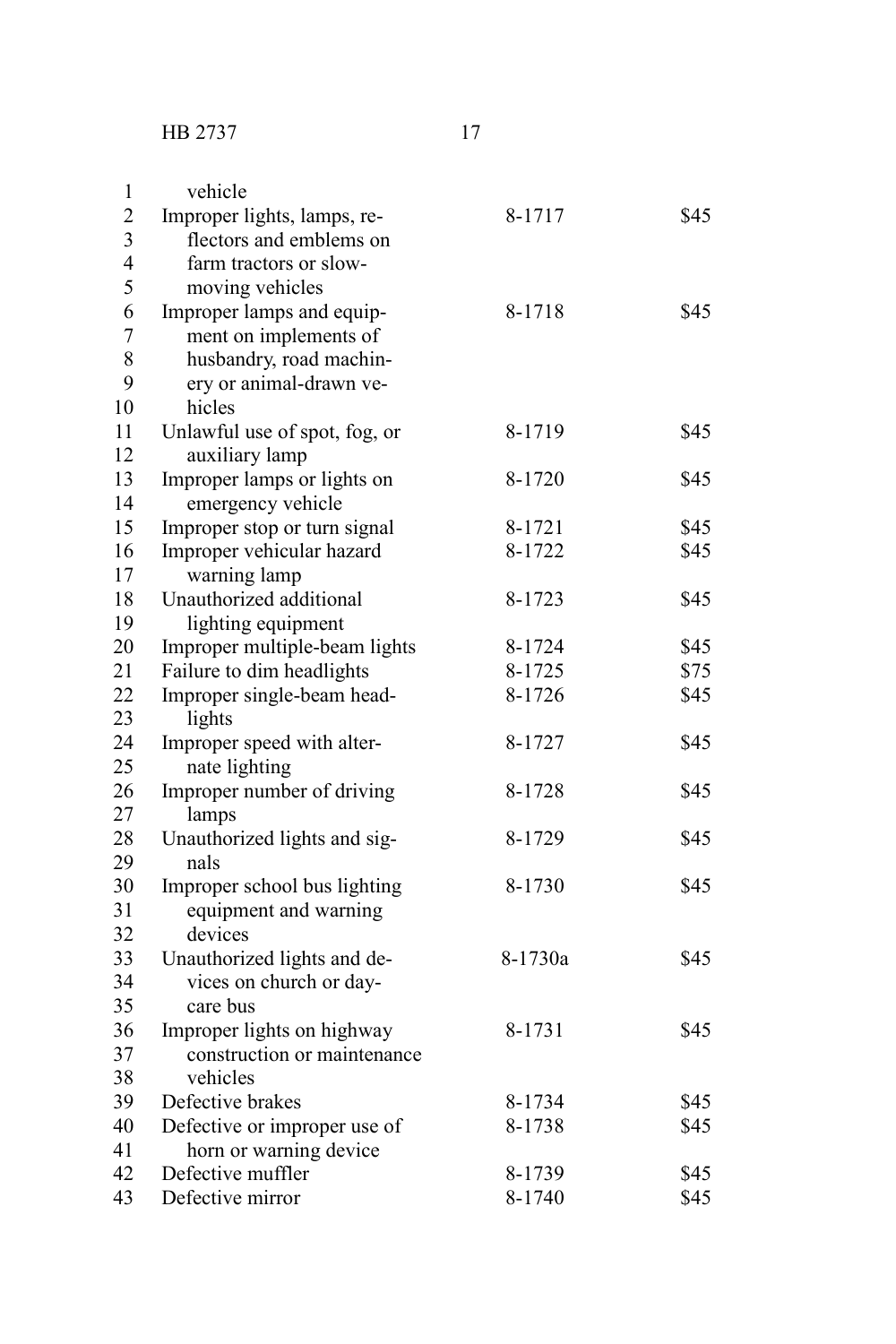HB 2737 18

| Defective wipers; obstructed<br>windshield or windows | 8-1741  | \$45 |
|-------------------------------------------------------|---------|------|
| Improper tires                                        | 8-1742  | \$45 |
| Improper flares or warning                            | 8-1744  | \$45 |
| devices                                               |         |      |
| Improper use of vehicular                             | 8-1745  | \$45 |
| hazard warning lamps                                  |         |      |
| and devices                                           |         |      |
| Improper air-conditioning                             | 8-1747  | \$45 |
| equipment                                             |         |      |
| Improper safety belt or                               | 8-1749  | \$45 |
| shoulder harness                                      |         |      |
| Improper wide-based single                            | 8-1742b | \$75 |
| tires                                                 |         |      |
| Improper compression re-                              | 8-1761  | \$75 |
| lease engine braking sys-                             |         |      |
| tem                                                   |         |      |
|                                                       | 8-1801  | \$45 |
| Defective motorcycle head-                            |         |      |
| lamp                                                  | 8-1802  | \$45 |
| Defective motorcycle tail                             |         |      |
| lamp                                                  | 8-1803  | \$45 |
| Defective motorcycle reflec-                          |         |      |
| tor                                                   |         |      |
| Defective motorcycle stop                             | 8-1804  | \$45 |
| lamps and turn signals                                |         |      |
| Defective multiple-beam                               | 8-1805  | \$45 |
| lighting                                              |         |      |
| Improper road-lighting equip-                         | 8-1806  | \$45 |
| ment on motor-driven cy-                              |         |      |
| cles                                                  |         |      |
| Defective motorcycle or mo-                           | 8-1807  | \$45 |
| tor-driven cycle brakes                               |         |      |
| Improper performance abil-                            | 8-1808  | \$45 |
| ity of brakes                                         |         |      |
| Operating motorcycle with                             | 8-1809  | \$45 |
| disapproved braking sys-                              |         |      |
| tem                                                   |         |      |
| Defective horn, muffler, mir-                         | 8-1810  | \$45 |
| rors or tires                                         |         |      |

Unlawful statehouse parking 75-4510a \$30 Exceeding gross weight of 8-1909 Pounds Overweight vehicle or combination up to 1000...........\$40  $1001$  to  $2000$ .........3¢ 40 41 42 43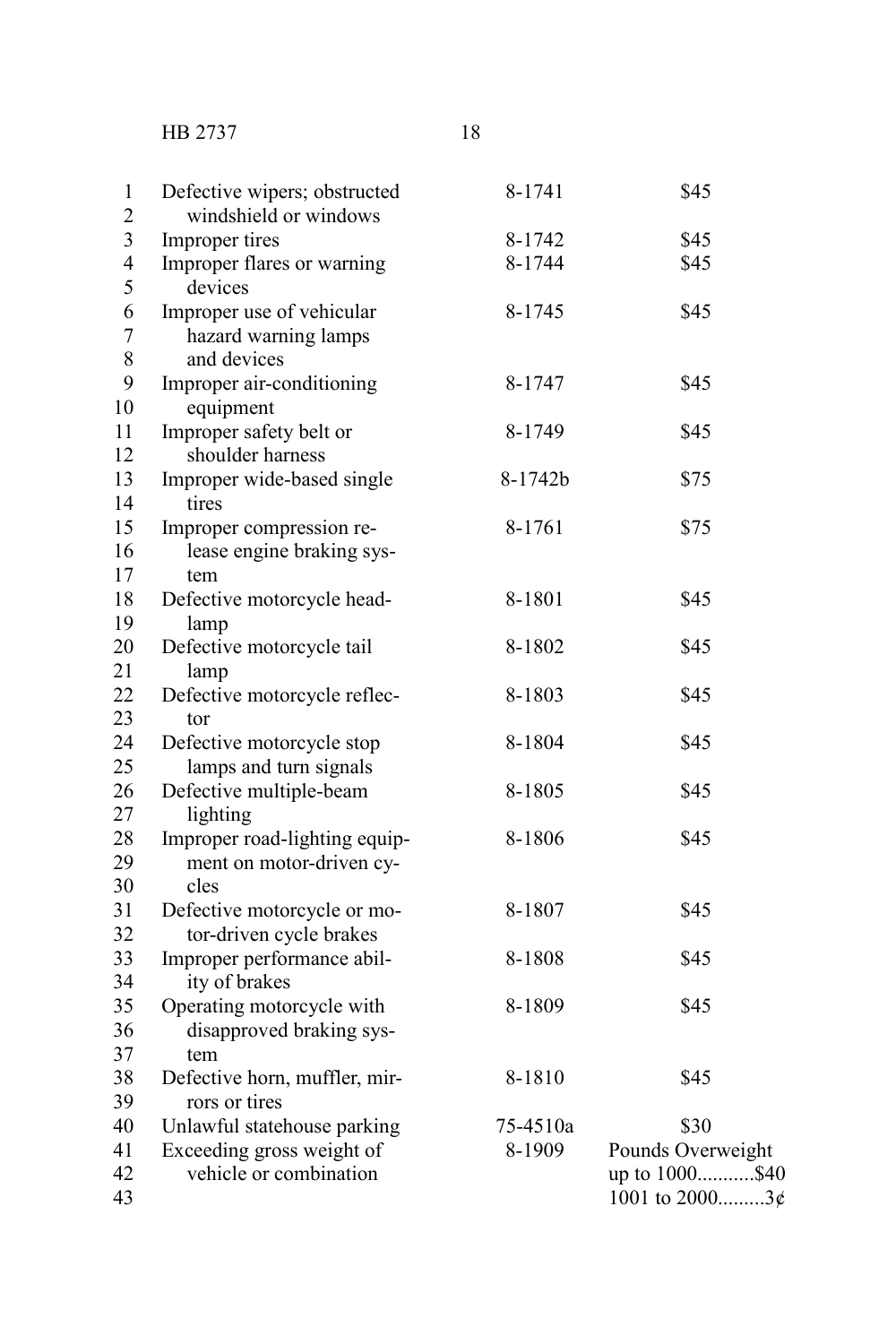HB 2737 19

| 1                       |                                                  |            | per pound                           |
|-------------------------|--------------------------------------------------|------------|-------------------------------------|
| $\overline{2}$          |                                                  |            | 2001 to 50005¢                      |
| $\overline{\mathbf{3}}$ |                                                  |            | per pound                           |
| $\overline{4}$          |                                                  |            |                                     |
| 5                       |                                                  |            | per pound                           |
| 6<br>$\sqrt{ }$         |                                                  |            | 7501 and over $10¢$                 |
| $\,$ 8 $\,$             |                                                  |            | per pound                           |
| 9                       | Exceeding gross weight on<br>any axle or tandem, | 8-1908     | Pounds Overweight<br>up to 1000\$40 |
| 10                      | triple or quad axles                             |            | 1001 to $2000$ 3¢                   |
| 11                      |                                                  |            | per pound                           |
| 12                      |                                                  |            | 2001 to 50005¢                      |
| 13                      |                                                  |            | per pound                           |
| 14                      |                                                  |            | 5001 to $7500$ 7¢                   |
| 15                      |                                                  |            | per pound                           |
| 16                      |                                                  |            | 7501 and over10 $\phi$              |
| 17                      |                                                  |            | per pound                           |
| 18                      | Failure to obtain proper re-                     | 66-1324    | \$287                               |
| 19                      | gistration, clearance or                         |            |                                     |
| 20                      | to have current cer-                             |            |                                     |
| 21                      | tification                                       |            |                                     |
| 22                      | Insufficient liability insur-                    | 66-1,128   | \$137                               |
| 23                      | ance for motor carriers                          | or 66-1314 |                                     |
| 24                      | Failure to obtain interstate                     | 79-34,122  | \$137                               |
| 25                      | motor fuel tax author-                           |            |                                     |
| 26                      | ization                                          |            |                                     |
| 27                      | No authority as private or                       | 66-1,111   | \$137                               |
| 28                      | common carrier                                   |            |                                     |
| 29                      | Violation of motor carrier                       | 66-1,129   | \$115                               |
| 30                      | safety rules and regula-                         |            |                                     |
| 31                      | tions, except for viola-                         |            |                                     |
| 32                      | tions specified in K.S.A.                        |            |                                     |

66-1,130(b)(2), and 33

amendments thereto 34

(d) Traffic offenses classified as traffic infractions by this section shall be classified as ordinance traffic infractions by those cities adopting ordinances prohibiting the same offenses. A schedule of fines for all ordinance traffic infractions shall be established by the municipal judge in the manner prescribed by K.S.A. 12-4305, and amendments thereto. Such fines may vary from those contained in the uniform fine schedule contained in subsection (c). 35 36 37 38 39 40 41

(e) Fines listed in the uniform fine schedule contained in subsection (c) shall be doubled if a person is convicted of a traffic infraction, which is 42 43